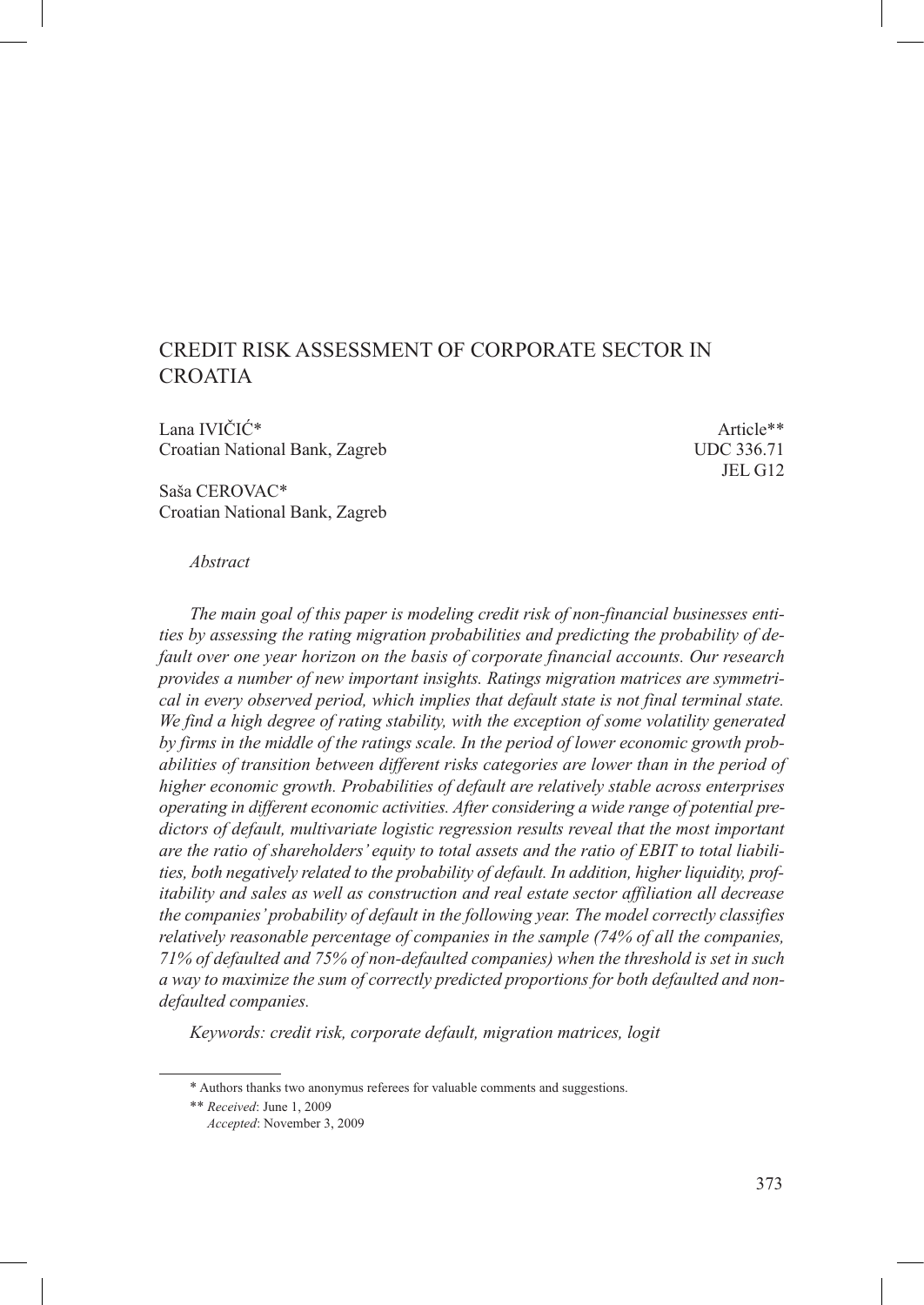### **1 Introduction**

Modeling credit risk is an active area of research of both market participants and regulators, with the later being responsible for the stability of the overall financial system, as well as the task of supervision of individual credit institutions. Therefore, central bankers and other financial regulators have special interest to model risks for the banking sector (Richter, 2007). The purpose of this paper is to model the credit risk of Croatian non-financial businesses entities thus enabling the assessment of the individual banks' risk profile regarding their exposures to the corporate sector and fluctuations in the aggregate risk.

In short, the paper explores the possibilities to forecast exposures to credit risk, at the same time identifying distribution of risk in the banking sector and predicting the probability of the change in capital adequacy. It should be noted that this is first attempt to use CNB's prudential database on credit exposures and corporate balance-sheets (FINA's database) to get an estimate of probability of default at banking sector level for each significant corporate client of the Croatian banks. It provides an overall assessment of the evolution of corporate credit risk determination methods in Croatia and it enables any interested party to use financial micro indicators of any business entity in order to estimate the probability of default or produce a sort of "rating" for any corporation in Croatia. A special emphasis is placed on observance and prediction of changes in banks' corporate portfolios as aggregate measure of credit risk, which is particularly important during the crises period.

This aim is achieved in two ways. The first approach is based on the assessment of the rating migration probabilities. The second approach uses corporate balance sheet data in order to predict the probability of being in default for each company. These forecasting tools could be used to predict the probability of a default and could ultimately yield more accurate assessment of potential losses in the banking sector if these risks materialize.

First we use migration matrix models to gain insight in the stability of ratings and to forecast their transitions, revealing the structure of forecasted probability of default for the non-financial corporate sector. Further on, using additional information from the balance sheets of each debtor enables us to model the risk of default by using multivariate logit regression. Statistical model used here in general permits simulation of various shocks and extraction of important information on the probability of default and loss given default, tracing them back to the individual bank or group of banks. Such an approach is widely used in order to enhance the stress-testing systems (Andersen et al., 2008), used by central banks and other market participants (Figure 1 in Appendix).

The study is organized as follows. Section 2 gives a brief overview of the related previous studies. Section 3 describes the datasets and the necessary pre-treatment of the data. Section 4 explains the main definitions and general concepts of credit ratings and default, while Section 5 presents rating migrations matrices. Modeling credit default, methodology applied, univariate analysis and results for multivariate model are given in Section 6. Finally, Section 7 summarizes the main findings and concludes the study with proposed directions for further research.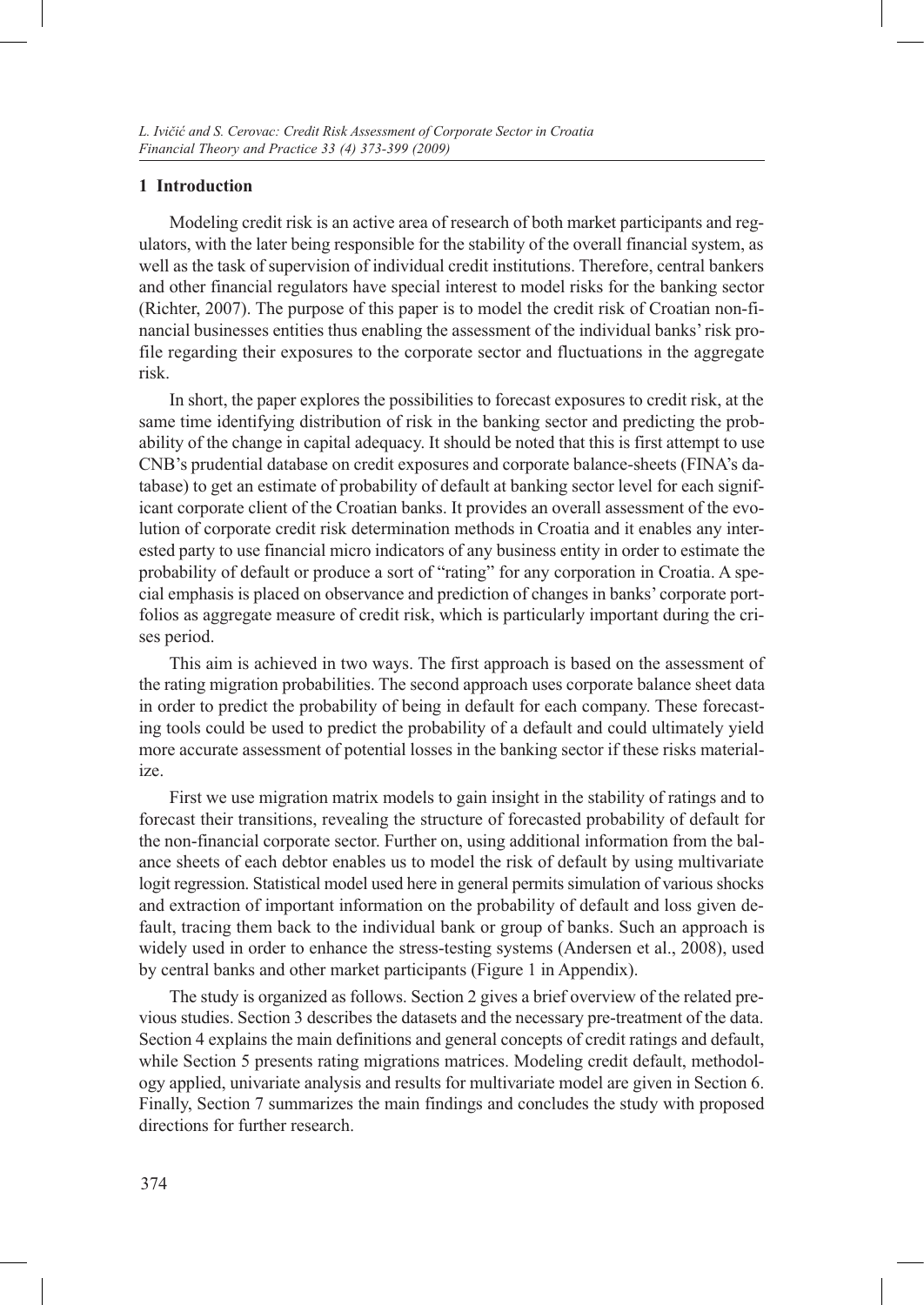# **2 Literature review**

Since 1960's a substantial volume of corporate failure literature has been published. Pioneering papers were written by Beaver (1966), who found that some indicators could discriminate between failed and non-failed firms with univariate analysis, and Altman (1968) who proposed the use of linear multiple discriminant analysis (MDA). Later studies include many extensions to this early methodology, but they were often criticized because restrictive assumptions<sup>1</sup> in multiple discriminant analysis models' were frequently violated.

To avoid some of the problems of the MDA approach, Ohlson (1980) was the first to employ logistic regression to predict company failure using published accounts. He found a negative correlation between the probability of failure and the size, profitability and liquidity of the company, and positive correlation between the probability of failure and company's indebtedness.

Ever since, logistic regression has been extensively used for the development of nonpublicly traded companies failure models and a wide range of explanatory variables was tested. Extensions to Ohlson's study include, among others, Platt and Platt (1990) that developed industry specific models and found that probability of failure depends on the sector the company is operating in; similar conclusions were found in Bernhardsen (2001) and Lykke, Pedersen and Vinther (2004).

Bernhardsen (2001) introduced specification of the logit model which allows for flexible rates of compensation as opposed to the common specification applied for the bankruptcy prediction model where the rates at which two variables can substitute another (holding predicted risk unchanged) are constant. The list of explanatory variables contained liquidity, profitability, solidity and indebtedness ratios, age and size of the firm and some industry-specific indicators. In addition to financial ratios, Lykke, Pedersen and Vinther (2004) found qualitative non-financial variables to be significant in explaining the probability of failure in Danish corporate sector. Among others, critical comments from auditors and a capital base reduction increase the probability of failure.

Charitou, Neophytou and Charalambous (2004) examined the incremental information content of operating cash flows in predicting financial distress. They employed both logit methodology and neural networks to develop a prediction model for UK industrial firms and found that the two models could be used for bankruptcy prediction. Their empirical results indicate that operating cash flows (along with two other financial ratios) possess the discriminatory power in predicting company failure.

Work by Jacobson et al. (2008) provides empirical evidence that adding macroeconomic information in simple logistic model with firm-specific factors contributes to explaining the likelihood of defaults. This result suggests that macroeconomic factors shift the default risk distribution over time and thereby are the most important source of the level of default risk.

<sup>1</sup> These assumptions are (a) independent variables are multivariate normal and (b) covariance matrices of two subsamples (failed and non-failed) are equivalent.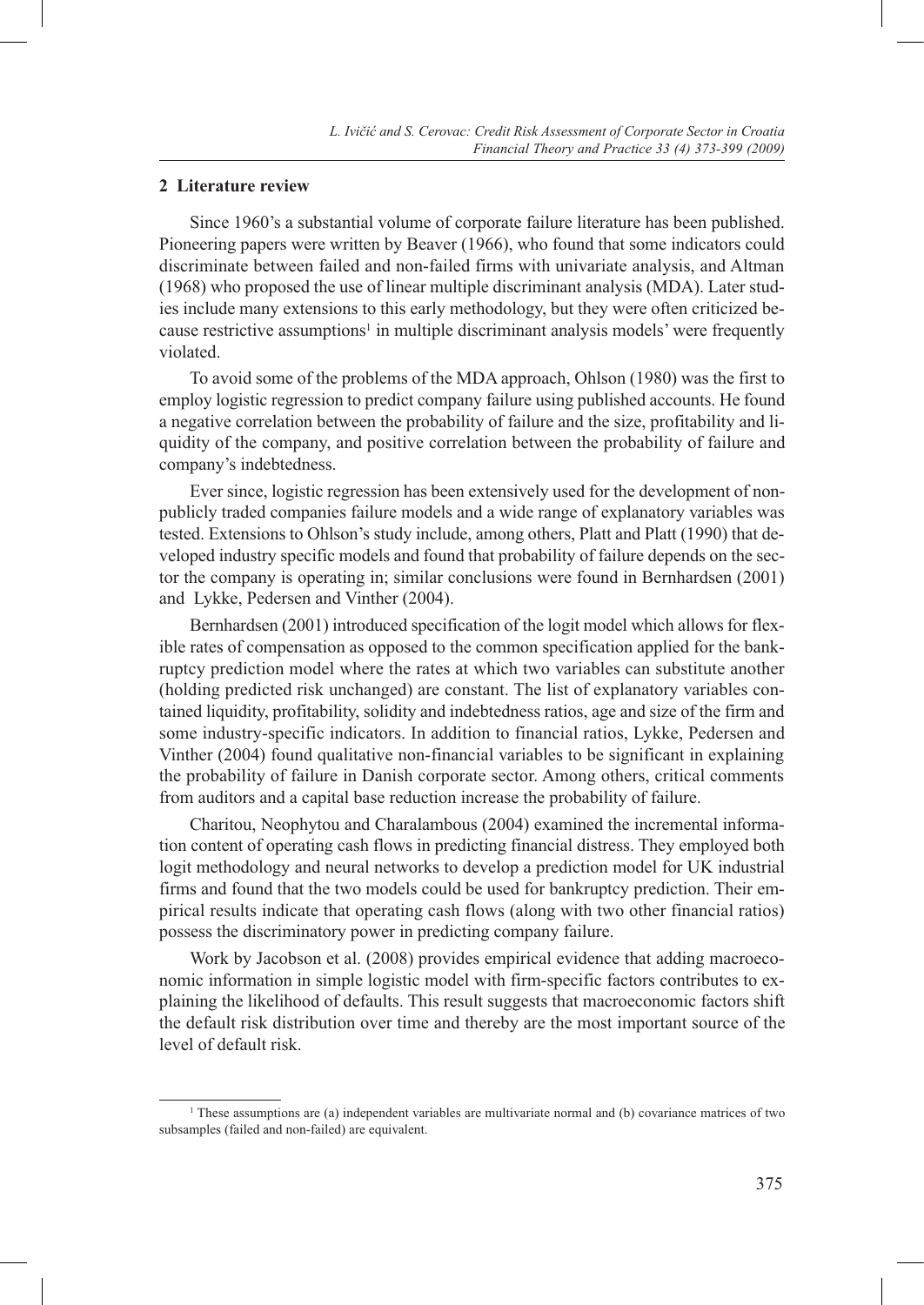Recent years much attention is given to the choice of methodology. Methods like recursive partitioning, neural networks and genetic programming are commonly applied on the bankruptcy prediction problem. However, logit models are still frequently used and central banks from euro area commonly use such models in order to determine eligible collaterals for refinancing operations. The in-house credit assessment system of the central bank of Austria (OeNB)<sup>2</sup> comprises of 4 logit models (1 base model and 3 industryspecific models) as well as of qualitative assessment of credit risk in Austrian companies. Explanatory variables include accounting ratios and some general firm-specific information. Falcon (2007) presents methodology based on logit models used by Banco de España for an in-house credit assessment of non-financial companies. After testing numerous financial ratios, solvency ratios were found as the most powerful factors for default prediction. Some general conclusions are that non-linear logits get significantly better results in terms of predictive power than linear ones, and macroeconomic environment plays a significant role in default prediction, with GDP growth as the best performing variable.

# **3 Data**

For the purpose of our research we use two primary datasets. The relevant information on bank exposures and credit ratings (which is used to construct the default statistics on a quarterly frequency) is extracted from the Croatian National Bank's (CNB's) prudential database which identifies bank's exposures towards significant debtors (for more details see CNB, 2003). This database serves for the analysis of ratings and default risk on the basis of migration matrices. Annual database of corporate financial accounts, provided by Financial Agency (FINA), is used to extract additional information employed in the regression analysis of default risk. The submission of annual report is a legal obligation and FINA states that the reporting enterprises account for the vast majority of operating enterprises with insignificant fraction of enterprises that overlook this obligation. The number of enterprises in the database supports such claims as more than 60 thousand enterprises submitted their reports in 2006 and 2007 (years relevant for our purposes), although analysis revealed some flaws in the database, including both missing enterprises and omissions in the data.

Several steps were done to check the data, clean any errors and omissions that could be identified and adjust the sample before the application of analytical framework.

First, full coverage of the banks in the database of banking exposures as well as detailed information on risk classifications starts from June 2006, thus limiting the analytical timeframe. Second, bank's exposures towards non-residents, non-corporates, non-market oriented firms (public administration and defense) and unidentified debtors as well as aggregated exposures for groups of debtors (other debtors and portfolio of small loans) were removed from the population. Third, exposures towards small identified debtors – those whose amount did not exceed 100,000 kunas (approximately 15,000 euros) – are also omitted in order to reduce the volatility that could arise from small exposures towards debtors with marginal share in total liabilities of the corporate sector. Further on, sample

<sup>2</sup> Winkler (2008)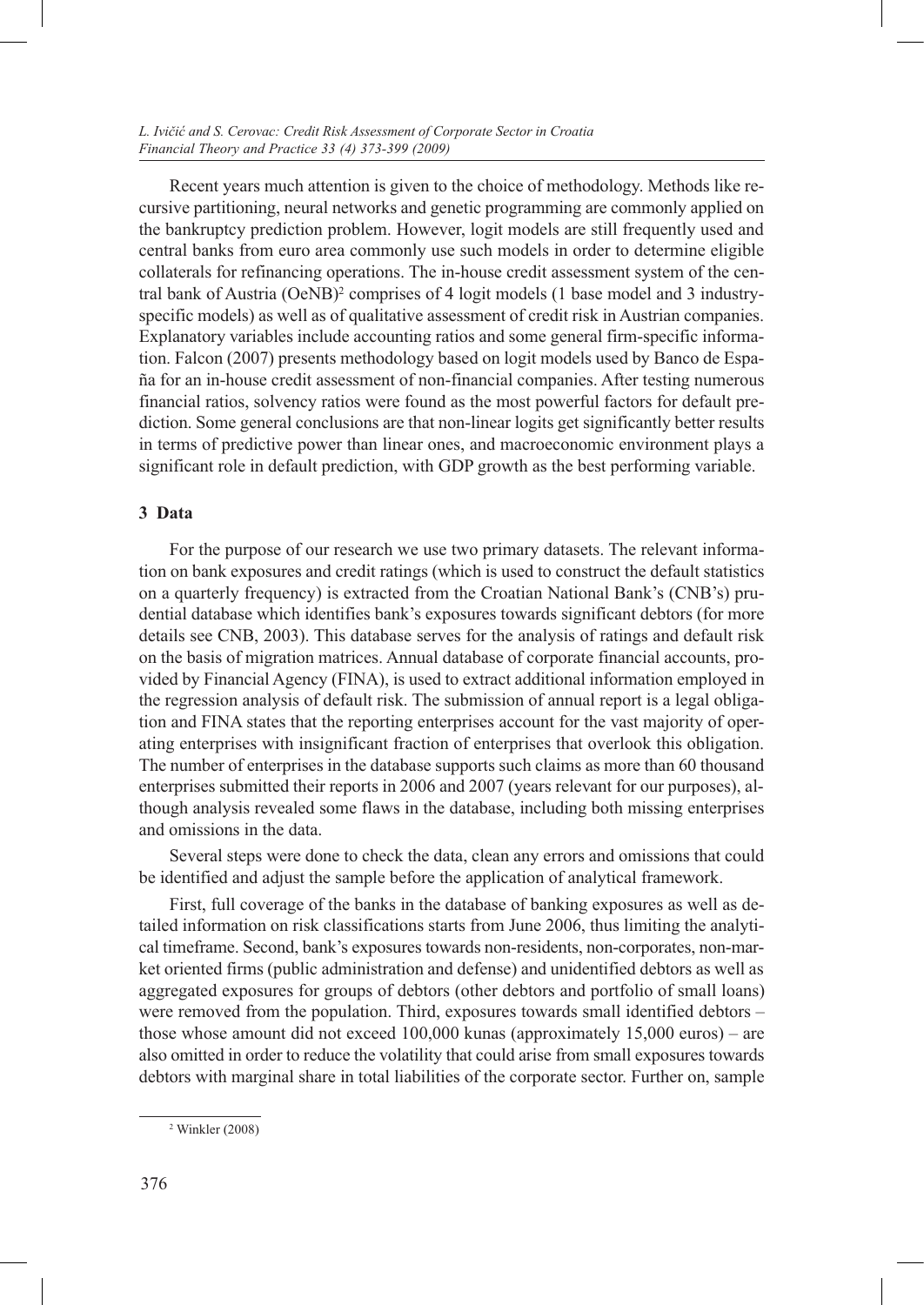was stabilized by removal of enterprises entering and/or exiting the database during any observed period (type of left and right censoring). This restriction was relaxed in analysis of quarterly migration matrix as only enterprises not present in the database during two consecutive quarters were removed.3 Finally, all banking exposures towards each debtor are consolidated according to debtor's ID number and multiple entries are avoided by prioritizing them according to supervisory actions (identified by report abbreviations).

After these adjustments, not including the "censoring", the annual average of 10.670 debtors remains (for the period of eleven quarters). However, the assessment of the rating migration process presented here, after taking into account the fourth step as well, imposes an additional restriction in the sense that one should also control for the possible change of the economic activity<sup>4</sup>. So, firms that migrate cross-sectoraly are omitted. All these actions reduce the number of firms in our quarterly sample adjusted for migration matrices to about 3/4.

This additional procedure was not required for the purpose of constructing a regression default model based on annual frequency. However, the need to combine two different databases (CNB's and FINA's) for this purpose also reduced the number of business entities in the sample, for the most part reflecting the shortcomings of FINA's database. In addition, the sample was stabilized by removing enterprises that are not present throughout the whole year in the CNB's database. Therefore, the final data set is reduced to 7,719 firms present during 2007 and 2008, providing a non-balanced panel consisting of 12,462 observations of binary dependent variable, enterprises for which we have information whether or not they have been in a default during the specific year. This sample accounts for more than 75% of bank's exposures towards market-based corporates.

The dataset of explanatory variables covers a wide set of variables (84 potentially relevant financial indicators) that proved to be successful in predicting default in previous studies and can be grouped in a following manner: liquidity ratios (16), solvency indicators (23), activity ratios (12), efficiency ratios (7), profitability ratios (27) and investment indicators (1) (see Appendix).

Corporate annual financial reports, providing information for the end of the previous year, are used to predict credit risk in the forthcoming period. As accounting data are usually published with a several months time lag, accounting data typically become available during the same year for which the credit risk is assessed. However, even such delayed data are useful since they provide basis for forecasts up until the year's end. Also, as longer time series become available, forecasting horizon should expand.

Outliers were corrected in order to prevent the possible bias. Once identified, extreme values of financial ratios were not removed to avoid the reduction in the sample size (having in mind that these extreme observations most often belong to the troubled companies, removing them would further decrease the number of defaults in the sample). Instead, out-

<sup>3</sup> Unfortunately, it was not possible to check the reason of each specific omission from the database, so it was not possible to discriminate between elimination of the exposure (due to repayment or write-down) or non-reporting.

<sup>4</sup> We grouped the firms into three sectors according to the National Classification of Economic Activities (NACE): industry and agriculture (NACE categories A, B, C, D and E), construction and real estate (NACE categories F and K) and non-financial services (NACE categories G, H and I).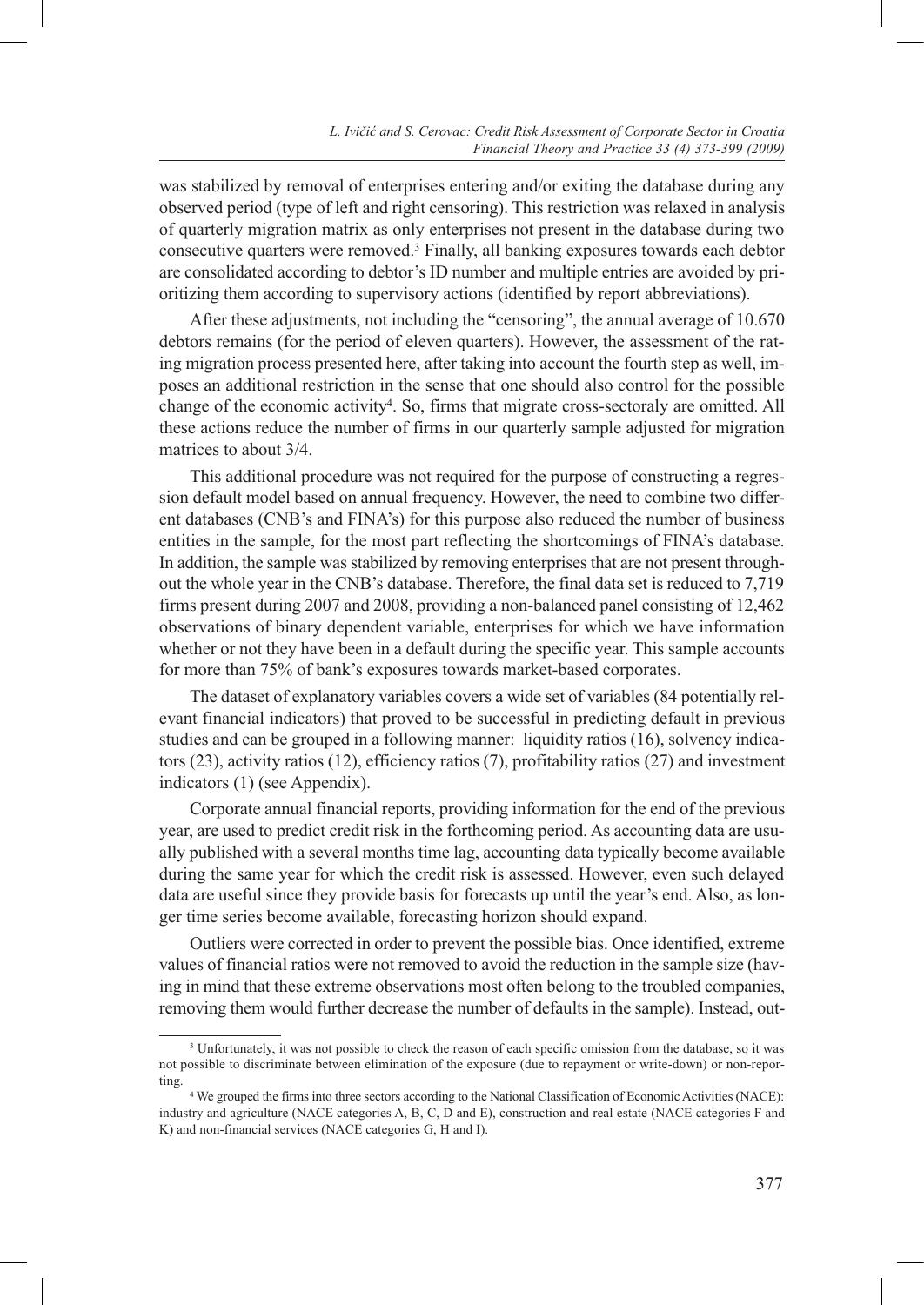liers were winsorized (typically by the 1<sup>st</sup> and the 99<sup>th</sup> percentile of the variable in question, but some variables were winsorized asymmetrically - meaning replacing only the values below the 0.5<sup>th</sup> or 1<sup>st</sup> percentile, or only the values above the 99<sup>th</sup> or 99.5<sup>th</sup> percentile).<sup>5</sup> This procedure allows keeping the very low and very high values of the affected variables which is useful input to the model, without losing the rest of the information for that observation.

# **4 Credit rating and default**

The CNB's database provides only information on the risk classification of individual exposures (placements and off-balance sheet liabilities), i.e. there is no risk classification of debtors themselves (for more details see CNB, 2009). Since the classification of placements for any debtor by an individual credit institution can be dispersed in several risk categories, which is the case even more often when the debt is summed across the banks for each debtor, the task of classifying a debtor is not a straightforward one.

All the placements are classified into three broad risk categories, depending on the possibility of collection, i.e. on the expected future cash flows:

- A placements for which no evidence of impairment is identified on individual basis (standard);
- B placements for which evidence of partial impairment is identified, i.e. partly recoverable placements (substandard);
- C placements for which evidence of impairment is identified, equal to their carrying amount, i.e. fully irrecoverable placements (delinquent).

Debtors' timeliness in meeting their obligations towards a credit institution is important criteria integrated in the above classification scheme and implies a downgrade from A to B if debtor has overdue liabilities for more than 90 to 180 days, and from B to C if debtor has overdue liabilities for more than 365 days. Also, a sub-category of A that contains overdue liabilities for more than 90 days but secured by eligible instruments of collateral, is reported as A90d. Therefore, we were able to identify the amount of liabilities that fall into the lowest risk category, denoted AX (equal to the differences between A and A90d).

The procedure for classifying debtors into distinct risk categories  $(R)$  applied in this paper is based on solving a simple optimization problem derived from the risk distribution of total exposures: we search for the threshold value  $(T)$  of a share of successive cumulative amount of exposure  $(\mathcal{S})$  that falls into specific range of risk categories ( $r$  that go from C to AX) for each debtor so that the amount of exposures classified AX within the group of debtors that would be classified AX and the amount of exposures classified non-AX within all other debtors is simultaneously maximized. More formally,

<sup>&</sup>lt;sup>5</sup> Winsorization is substitution of detected outliers by non-extreme values (quite common procedure in literature using financial ratios). As a robustness check we constructed series where all extreme values were deleted; the estimation results did not significantly differ from those obtained using the winsorized series.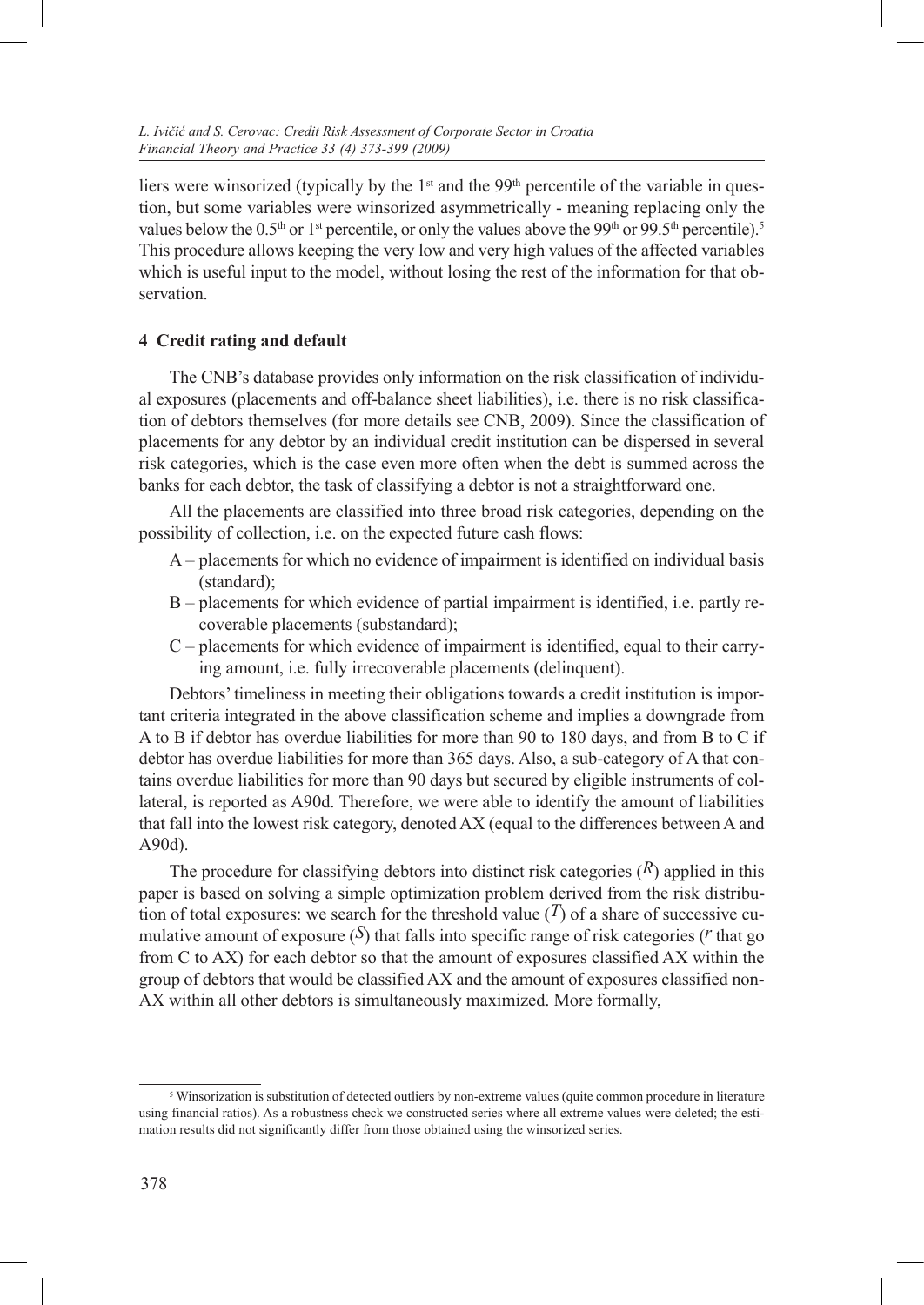$$
Sr = \sum_{r=C}^{succ. rating(m)} exposure_r / total exposure \ge T \Rightarrow r_m = R_{dektor}
$$
 (1)

We find the optimal threshold to be  $T= 0.5$  (graf. 2). The results show that distribution of aggregate exposures that are "correctly" assigned to firms (matching risk category of exposures and debtor's rating) is not very sensitive to the variations of the threshold in close proximity of *T*.

Defining the event of a default represents a final step that enables us later to identify one of the key parameters in the credit risk assessment - the probability of default. Following the provisions of the *Basel Committee on Banking Supervision* (Basel II Accord), we adopt the definition of default as (*Official Journal of the European Union*, I.177 p. 113):

"A 'default' shall be considered to have occurred with regard to a particular obligor when either or both of the two following events has taken place:

- the credit institution considers that the obligor is unlikely to pay its credit obligations to the credit institution, the parent undertaking or any of its subsidiaries in full, without recourse by the credit institution to actions such as realizing security (if held);
- the obligor is past due more than 90 days on any material credit obligation to the credit institution, the parent undertaking or any of its subsidiaries."

This means that in our case default<sup>6</sup> occurred for debtors rated non-AX. At the first glance, just as one may expect, it is noticeable that in every period under observation the majority of debtors have not defaulted. The ratings distribution of other debtors reveals quite stable rating structure of defaults that occurred from June 2006 to December 2008: close to 8% fall into risk category B, 5% fall into risk category C, and those classified as A90d account for the smallest proportion, merely 2%. The sum of these fractions yields the average default rate for the non-financial corporate sector (15%).

#### **5 Rating migrations and the probability of default**

#### *5.1 Migration matrix*

A notable feature of the risk evolving process is the formation of rating migration matrices that generate information on probabilities of transition from rating *i* to *j*. Following closely Fuertes and Kalotychou (2008: 5-6), let *S* denote the transition space and  $i = 1, 2, ..., k$  risk categories, so that  $P(s,t)$  denote the *k x k* transition probability matrix generated by continuous Markov chain7 *z*. The rating transition in the period between *s* and *t* is:

<sup>6</sup> It is important here to distinguish default (a situation when debtor is not capable to fully meet its obligations to a credit institution on the basis of principal, interest, commissions, and other, in the contractual amounts and within the contractual time limits) from delinquency, insolvency, bankruptcy and liquidation.

<sup>7</sup> The basic assumption of the migration matrix estimator is that ratings are cross-time and cross-sectional independent (conditions of Markov property and homogeneity).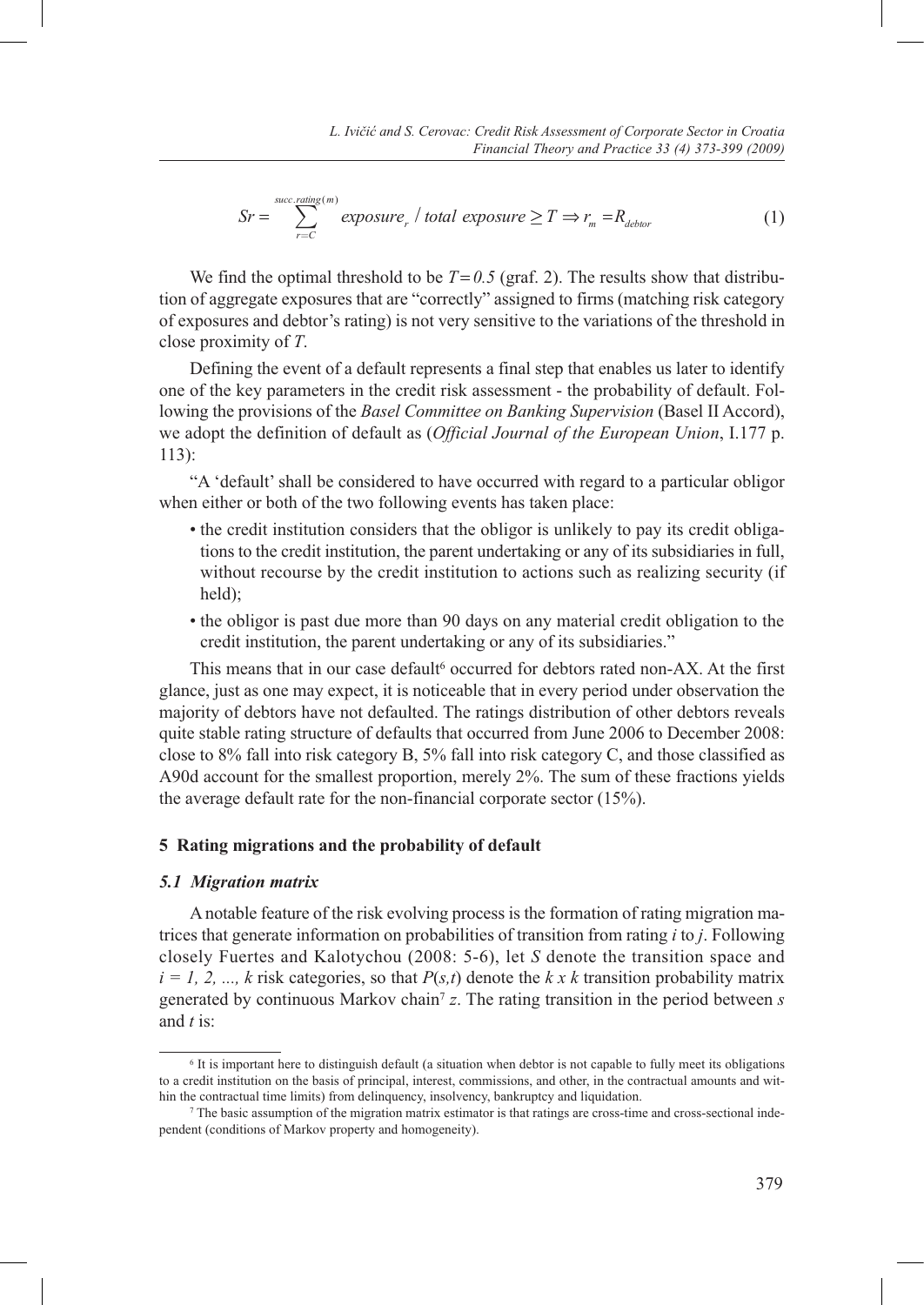$$
p_{ij}(s,t) = P(z_t = j | z_s = i), s < t
$$
 (2)

For every transition horizon  $\Delta t$  we estimate the migration matrix  $P\Delta_t$  in general form:

$$
P = \begin{bmatrix} p_{11} & p_{12} & \cdots & p_{1k} \\ p_{21} & p_{22} & \cdots & p_{2k} \\ \vdots & \vdots & & \vdots \\ p_{k1} & \cdots & p_{kk} \end{bmatrix}
$$
 (3)

where  $p_{ij} \ge 0 \quad \forall i, j, \quad \sum_{j=1}^k p_{ij} = 1 \quad \forall i$ .

If *N<sub>i</sub>*(*t*) is the number of firms *i* rated at the beginning of the period *t*, and *N<sub>ij</sub>*(*t* + 1) is the number of firms that migrated from *i* to *j*, by the end of that period, then the migration frequency is the ratio  $N_{ii}$  ( $t + 1$ ) /  $N_i(t)$ . We utilize discrete multinomial estimator:

$$
\hat{p}_{ij} = \frac{1}{T} \sum_{t} \frac{N_{ij}(t+1)}{N_i(l)}
$$
\n(4)

which is widely used and in fact represents a special case of the maximum likelihood estimator (MLE) when the number of firms is constant over time.

#### *5.2 Empirical migration frequencies and forecasts*

By deriving 1-Year and 1-Quarter migration matrices (Table 1 and Table 2) we generally find high degree of rating stability in the (non-financial) corporate sector, with the exception of some volatility generated by A90d rated firms. To summarize:

- It is clear that the highest and the lowest rated companies (AX and C, respectively) have the lowest migration frequencies, while the volatility of ratings increases in the mid-section of the rating structure: for A90d rated companies and, to lesser extent, for B rated ones. This pattern can be explained by the fact that business environment and financial conditions for the AX and C rated companies are not very likely to change significantly in the short run (in a sense of change that would affect their rating). These risks, however, are more prominent for A90d and B rated firms and so the probability for them to be upgraded or downgraded is naturally higher - in particular so for A90d rated companies whose rating depends to large extent on their collateral.
- The A90d and B rated firms also exhibit asymmetrical migration pattern: the probabilities of their upgrades are higher than probabilities of their downgrades.
- The monotonicity of rating migrations gradual change in migration frequencies across terminal ratings for each initial rating - is not observed at all in 1-Year migration matrix, but it is partially observed at quarterly frequency, at least for A rated firms.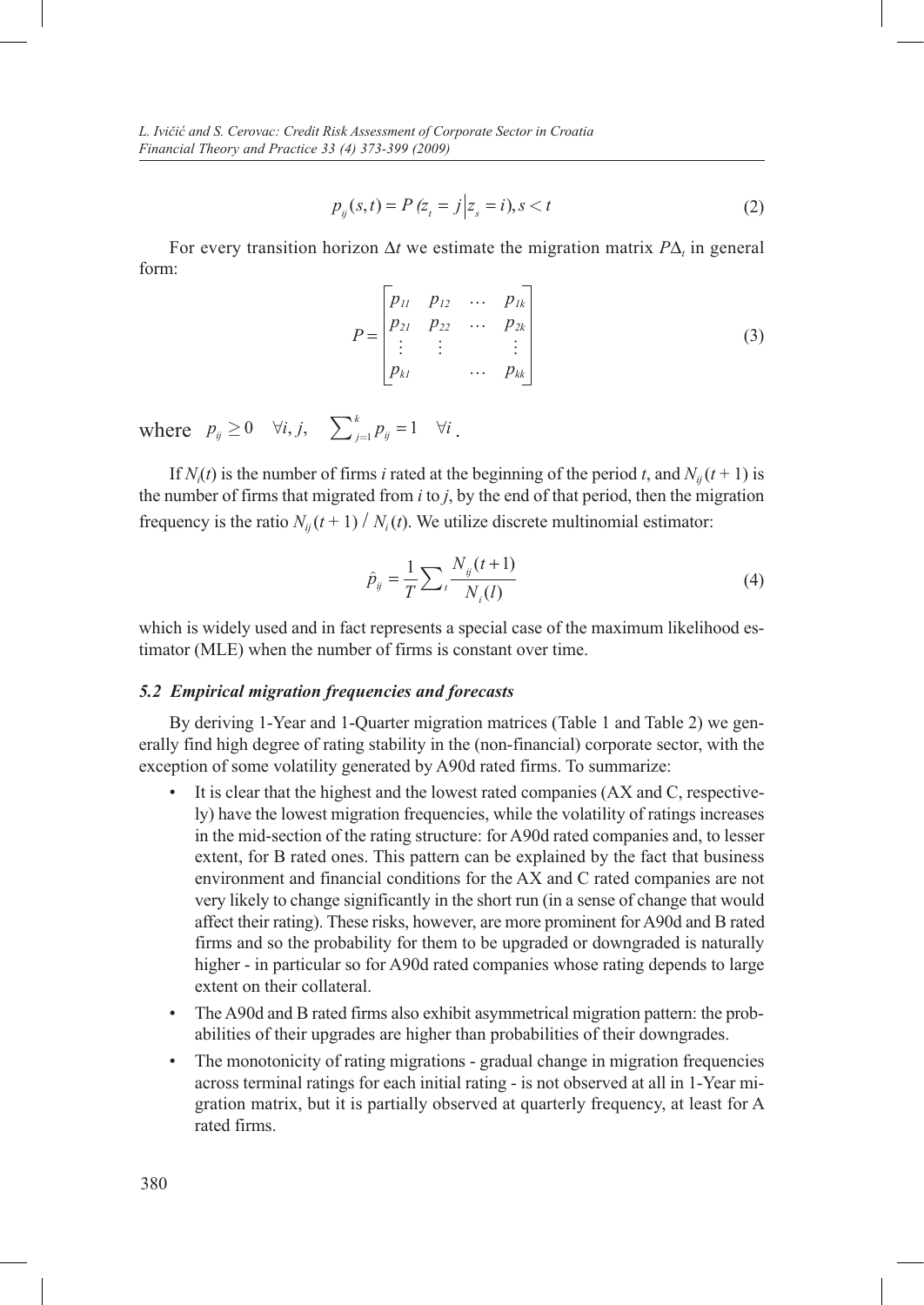- The 1-Quarter matrix, that has a more informative content, alters the migration frequencies, so that parameter values on matrix diagonal increase, i.e. it reveals even greater rating's stability. In contrast to 1-Year matrix, the relative degree of migration frequencies for each *i* rated firm at the beginning of observed quarter is altered only for A90d rated firms:  $\hat{p}_{A90d}$  *A90d*  $\hat{p}_{A90d}$  *B*.
- All matrices are symmetrical, i.e. there is no absorbing state *i* that satisfies  $p_{ik} = 1$ ,  $\sum_{j=1}^{k} p_{ij} = 1$ . The important implication of this is that default state (rating A90d, B or C) is not final terminal state, i.e. every state is reversible so that dependent variable in our logit regression (Section 6) is bi-directionally formed. For example, 1-Year migration matrix shows that the probability of default (*PD*) is equal to 5% and the probability of reversing from a default state  $(PR)^8$  is close to 12%. Therefore, the number of firms in default state increases by  $\Delta N_D$ , depending on both of these probabilities<sup>9</sup>:

$$
\Delta N_D = PD \ast N_{AX} - PR \ast N_{non-AX} \tag{5}
$$

- The structure of PDs (based on annual frequencies) interestingly shows dominant share of B rated firms, A90d being the mid and C its smallest proportion. On the other hand, while A90d still accounts for the most of defaulted firms that remained in this state over one year horizon, the rest of them are almost entirely the lowest rated companies.
- The order of ratings according to their relative shares and migration frequencies behind the PRs are A90d, B and C respectively.
- The ratings and PDs (PRs) exhibit positive (negative) correlation (Figure 3).
- The conditional quarterly matrices give us further insight in the rating migration process. We conditioned the migration frequencies on economic cycle and economic activity.10
- It is obvious that the retardation phase increases stability in credit ratings while the PRs are systematically reduced. Looking at the historical time series of default rates (Figure 4), it is also clear that over the last four quarters they tend to increase (across all the sectors), but nothing indicates that they are significantly affected (in relation to their historical values) by recent financial crises, which is hard to expect in the near future.
- The PDs do not appear to be sensitive to economic activity. Non-financial services show the most similarity in relation to the properties of the unconditional ma-

<sup>8</sup> Formally,  $PR_i = 1 - D_i$ ,  $\forall i \neq AX$ ; where *D* is probability of remaining in a default state (A90d, B or C).

<sup>9</sup> The PDs "adjusted" for the number of firms reversing from a default state are on average three times smaller (based on quarterly frequencies).

<sup>&</sup>lt;sup>10</sup> There were no classic economic cycles (contractions of economic activity) during the observed period so we use the growth cycle concept (acceleration phase: 3q2006-3q2007; retardation phase: 4q2007-4q2008; based on the short-run fluctuations of real gross domestic product). The conditions are generally restricted to small number of variations (here two cyclical phases and three categories of economic activity) to avoid the reduction of sub-sample's size. Possible effects of conditioning matrices are portrayed by Figure 5 in Appendix.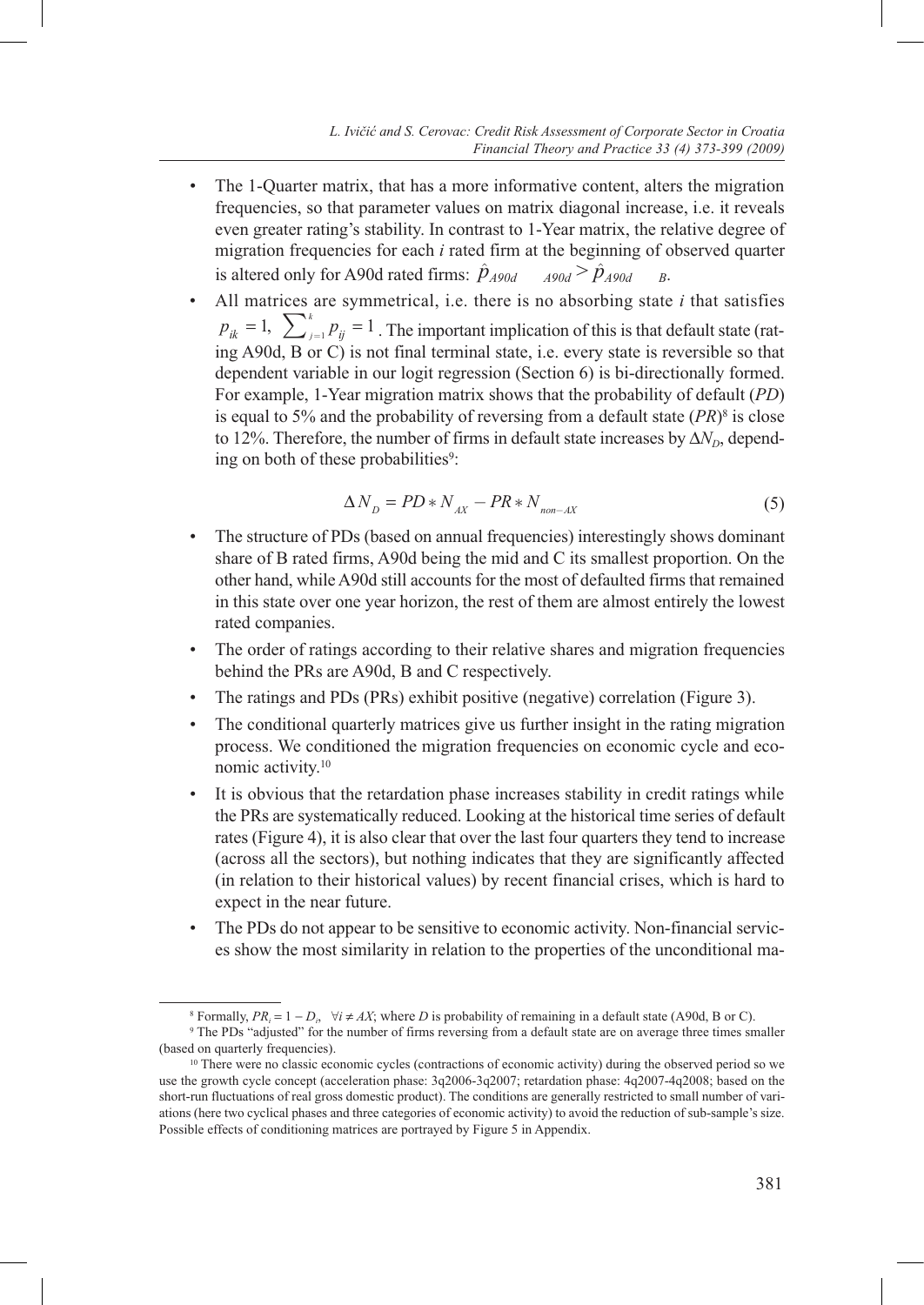trix, but PRs are moderately lower in Industry and higher in Construction where we also find evidence of relatively highest rating's instability.

The insufficient number of observations does not allow us to build an Ordered Dependent Variable Model (Multinomial Logit) that would enable us to generate forecasts of default probabilities conditional on the phase of cycle and economic activity (see e.g. Nickell, Perraudin and Varotto, 2001), so at this point we only use simple unconditional migration ratings model approach. For the  $n\Delta t$  horizon ( $\Delta t$  being one quarter or one year depending on the matrix) the migration probabilities are forecasted as  $P^n_{\Delta}$ . The one-year migrations forecast based on 1-Year matrix  $(n = 1)$  and 1-Quarter matrix  $(n = 4)$  is reported in Table 3. The probability of default for 2009 is increased (the PD comes close to 6%) as well as the probability of reversal, most intensively for the A90d rated firms and least for the C rated ones.

# **6 Modeling credit default**

#### *6.1 Multivariate logit regression*

The probability of being in default is estimated in this paper using the maximum likelihood method within the framework of logistic regression.<sup>11</sup>

Let the binary observation of a default rate of a company (continuous variable) be:

$$
Yi, t = 1
$$
 if the firm *i* is in a default and state<sup>12</sup> 0 otherwise (6)

Binary default variable  $y_{i,t}$  is explained by a set of factors *X*. Therefore, the probability that a company defaults is:

$$
P(y_{i,t} = 1 \mid X_i) = F[X_i, \beta]
$$
\n<sup>(7)</sup>

where  $X_i$  is the set of *K* explanatory variables for company *i* and  $\beta$  is the set of parameters. Using the logit function, the expected probability that a company will default can be written as:

$$
F[X_i, \beta] = 1/\left(1 + e^{-w}\right); \quad w = \beta_0 + \beta_{i,i} x_{i,i} + \dots + \beta_{ki,t} x_{ki,t} \tag{8}
$$

The logit model guarantees that  $F[X_i, \beta]$  is constrained to interval [0.1].

<sup>&</sup>lt;sup>11</sup> In the context of credit risk modeling, logit models have several advantages: they do not assume multivariate normality; they are transparent when evaluating the importance of each variable; they allow obtaining a direct estimation of *PD*; they show good predictive results when compared to other techniques and they work well with qualitative explanatory variables (Falcon, 2007).

<sup>&</sup>lt;sup>12</sup> We differentiate between the probability of being in the state of default (period characterized by debtor's failure to fully meet its obligations to a credit institution) and the probability of default (the event of transition into the state of default).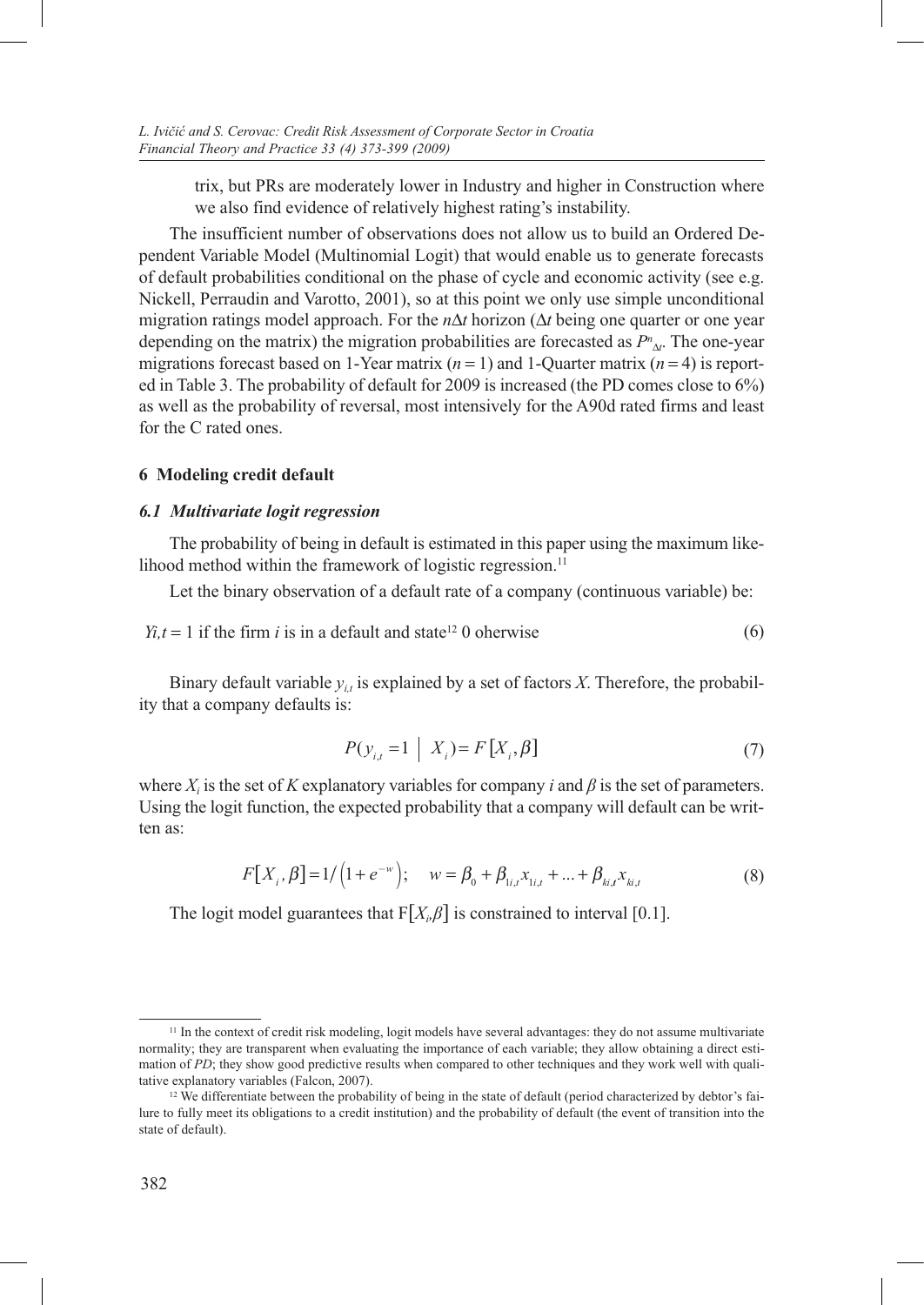# *6.2 The selection of explanatory variables*

To identify any possible differences between defaulted and non-defaulted companies, several main descriptive statistics (mean, median, standard deviation, minimum and maximum) were first calculated for each explanatory variable. Several steps followed, aiming to examine their statistical relationship with corporate default and explanatory power.

As a first step all indicators were statistically tested for the equality of the mean with respect to the dependent variable. Table 5 in Appendix shows that defaulting firms in general are less liquid, more indebted, have lower turnover and lower profitability indicators. Performed tests allowed identification of the most promising explanatory variables for the inclusion in the model. Identified variables entered into the next phase of testing, in which type and sign of relationship between the selected variables and probability of default were subject to graphical analysis. For each variable<sup>13</sup> a scatter graph was constructed showing an average default rate for each percentile range of the explanatory variable (see Figure 7 in Appendix). These figures indicated whether there is a meaningful relationship between default and each variable, as well as the monotonicity, shape and sign of this relationship. Further on, it was checked if the sign of relationship for each variable was as expected, and variables showing unexpected sign of relationship as well as variables that lacked any correlation with default risk or those displaying clearly non-monotonic relation were also removed from the set of candidates. Sign of relationship for most explanatory variables was in accordance with prior expectations - for example, default risk seems to decrease as liquidity indicators and economic activity improve; on the other hand, default risk is higher when financial leverage rises.

To identify variables with the highest explanatory power, univariate logit model was estimated for each of the preferred variables, and the corresponding ROC curves<sup>14</sup> were derived. Choice of statistically significant variables with satisfactory levels of Pseudo  $R^2$ and area under the ROC curve led to the selection of 28 candidate variables: 4 liquidity ratios, 10 financial autonomy/financial leverage ratios, 3 economic activity indicators, 1 efficiency ratio, 8 profitability indicators and 2 indicators of firm's size (Table 6 in the Appendix).

Among them, profitability indicators seem to have highest univariate classification ability, with areas under the ROC curve (AUC) ranging from 0.69 to 0.75 (the best one is the ratio of total sales to total liabilities with AUC of 0.75). Regarding liquidity indicators, the best performing is the ratio of cash to total assets. In addition, financial autonomy appears to be a good individual predictor of default too, as ratios of equity capital to total assets and to total liabilities reach the ROC area values above 0.70.

<sup>&</sup>lt;sup>13</sup> Some variables exhibiting high dissipation were transformed in order to be closer to normal distribution; transformation applied was  $(sign(y)*abs(y)^{\lambda+1})/\lambda$  with  $\lambda=0.1$ , 0.15 or 0.2.

<sup>14</sup> ROC (Receiver Operating Characteristics) curve is a graphic representation of the relationship between the sensibility and the (1-specificity) of a model for all possible thresholds, where sensibility represents the probability of correctly classifying an individual whose observed situation is "default" and specificity represents the probability of correctly classifying an individual whose observed situation is "no default". Area under the ROC curve is a measure of the model's prediction power: higher area corresponds to higher accuracy of prediction.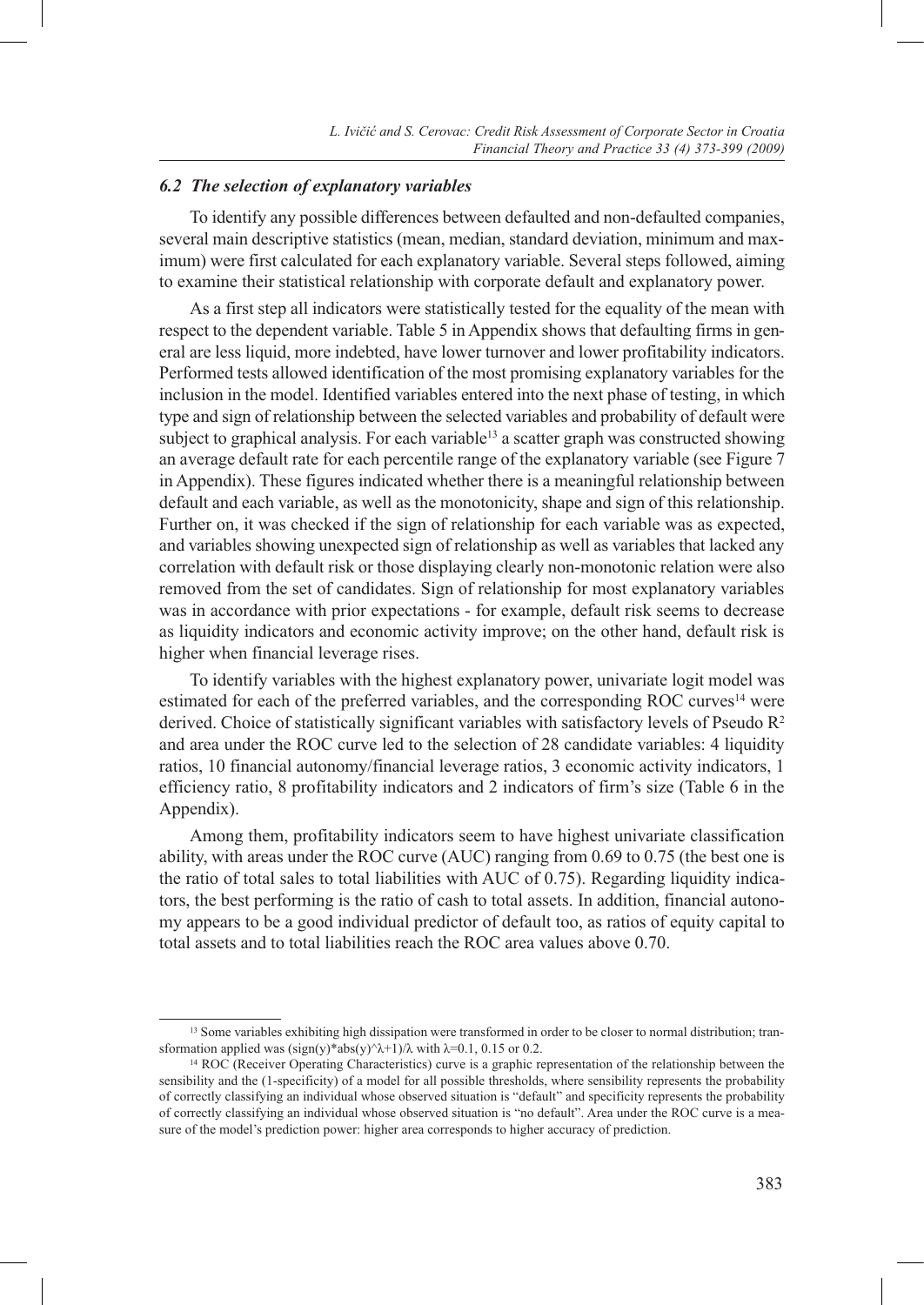### *6.3 Estimating the multivariate logistic regression model*

Following the univariate analysis and taking into account the correlations among variables<sup>15</sup>, numerous models including different groups of variables were tested. Problems arising from multi-collinearity as well as additional losses of observations experienced when increasing the number of explanatory variables restricted too wide set of variables. Therefore, final multivariate model was chosen among best performing combinations of three, four, five and six accounting variables (Table 7) along with the dummy variable indicating if the company is in construction and real estate business which proved to be the only significant economic activity indicator.

The guiding principles in selection of the best model among five candidate models were: a) previously proposed and theoretically justified variables, b) statistical significance of estimated parameters, c) the fit of the model in terms of pseudo  $R<sup>2</sup>$  1<sup>6</sup>, d) area under the ROC curve as a measure of models' accuracy and e) overall correct classification ability of the model. It is important to note that all variables in candidate models exhibit the same sign and similar size of estimated coefficients in different specifications, indicating robustness to inclusion of additional variables or their removal from the estimated equation.

More parsimonious candidate models with three, four and five financial ratios were somewhat outperformed by the two models with six financial ratios, especially in terms of correct classification ability. Later two models differ in only one variable and yield very similar results in terms of pseudo  $R<sup>2</sup>$ , area under the ROC curve and percentage of correctly classified defaulted and non-defaulted companies. However, number of minor differences outweighs our decision in favor of the model 6.1.17

The chosen model estimates probability of default based on the size of the firm (measured by total sales), construction and real estate dummy and 5 financial ratios: liquidity ratio (measured as cash to total assets), financial autonomy (shareholders' equity to total assets), activity indicator (accounts receivable turnover in days) and two profitability ratios (EBIT to total liabilities and sales and depreciation to total assets). Resulting equation is:

$$
F[X_i, \beta] = \frac{1}{1 + e^{-(0.17 - 0.28D_{ii} - 0.63w_1 - 1.10_{ii} - 1.96w_2 - 2_{ii} + 0.09w_2 - 3_{ii} - 0.14w_2 - 5_16_{ii} - 0.37w_2 - 5_22w_2 - 0.01w_2 - 7_2w_1)}
$$
(9)

<sup>&</sup>lt;sup>15</sup> Data from correlation matrix available upon request.

<sup>&</sup>lt;sup>16</sup> Pseudo R<sup>2</sup> resembles the conventional R<sup>2</sup> measure of linear regression models. It can be interpreted as the degree to which the distribution of predicted probabilities of default for healthy companies does not overlap with the distribution of predicted probabilities of default for firms that defaulted.

<sup>&</sup>lt;sup>17</sup> First, model 6.1 has slightly lower type I error which is more costly for banks than the type II error (on the basis of the threshold selected to maximize the average between the two proportions of correctly classified observations). Second, in model 6.4, there is somewhat higher correlation between two financial autonomy/leverage indicators (0.44) than between two profitability indicators in model 6.4 (0.39). Next, model 6.1 has greater number of observations than model 6.4, which is related to better availability of the data used. Finally, explanatory variable EBIT/ total liabilities in 6.1 is more straightforward in interpretation and more common in related literature than (after tax profit + depreciation)/(debt/365) in model 6.4.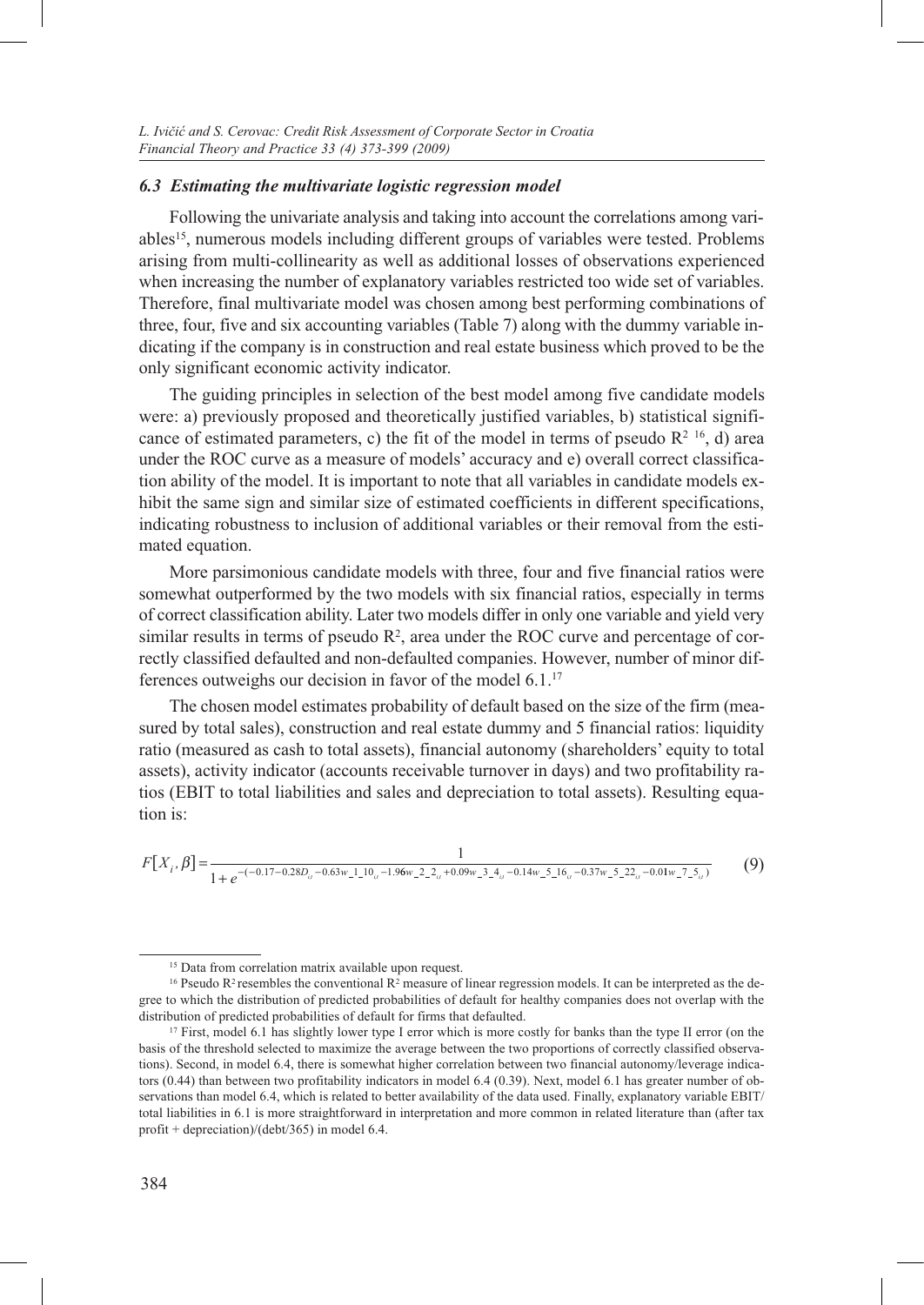All variables in the estimated model are significant at 1 per cent level and coefficients associated with these variables have expected signs. The magnitudes of the estimated marginal effects<sup>18</sup> are in line with our expectations (see Table 8 in Appendix): the largest marginal effects are associated with ratio of own funding (shareholders' equity to total assets) and profitability indicators.

Higher share of equity funding reduces the probability of default. The marginal effect associated with shareholders' equity to total assets ratio implies that one standard deviation increase in this ratio, at the average level, lowers the probability of default in the following year by 3 percentage points, *ceteris paribus*. Probability of default decreases with profitability gains measured by EBIT to total liabilities and by ratio of sales + depreciation to total assets. A one standard deviation increase from the average in EBIT to total liabilities ratio reduces the probability of default by 3 percentage points, while the same increase in the sales + depreciation to total assets ratio results in probability of default lower by 1.1 percentage points.

The more liquid (measured by the cash to total assets ratio) a firm is, the less likely it is to default. A one standard deviation increase in the cash to total assets ratio from the average level reduces the probability of default in the following year by 2 percentage points, ceteris paribus. Lower activity, measured by the days needed for accounts payable turnover, leads to higher probability of default and one standard deviation increase above the average in number of days increases probability that a firm will default by 0.3 percentage points, ceteris paribus.

We also find that small firms (measured by total sales) are more likely to default than large ones after controlling for all other factors. However, coefficient associated with this variable is very low and 1 standard deviation increase in total sales from the average reduces firm's probability of default by only 0.04 percentage points, holding all other factors constant.

The coefficient on the construction and real estate dummy is negative and significantly different from zero. This implies that if a company is in the construction and real estate sector rather than in agriculture and manufacturing or non-financial services, it's probability of default is 0.9 percentage points lower, ceteris paribus. This is a plausible result given the intensive growth of the construction and real estate sector in 2006 and 2007.

Estimated distributions of predicted probabilities of default for non-defaulted and defaulted companies are given in Figure 8 in Appendix. We used Kolmogorov–Smirnov test  $(K-S$  test)<sup>19</sup> to test the null hypothesis that two samples are drawn from the same distribution. As expected, the null hypothesis was rejected at 1 per cent level. The model results in area under the ROC curve of 0.80 (Figure 9 in Appendix). The percentage of "false

<sup>&</sup>lt;sup>18</sup> The marginal effects are evaluated at the sample means for each variable. For continuous variables the slope of the probability function is calculated to measure the change in the predicted probability for an infinitesimal change in that variable. The marginal effect on the predicted probability from a one-standard deviation change in that variable is then extrapolated out from this. For dummy variable the marginal effect is calculated as the change in the predicted probability of failure when the variable changes from zero to one, with all other variables evaluated at their sample means.

<sup>&</sup>lt;sup>19</sup> The two-sample K-S test is one of the nonparametric methods for comparing two samples. The K-S test statistic measures a distance between the empirical distribution function of two samples.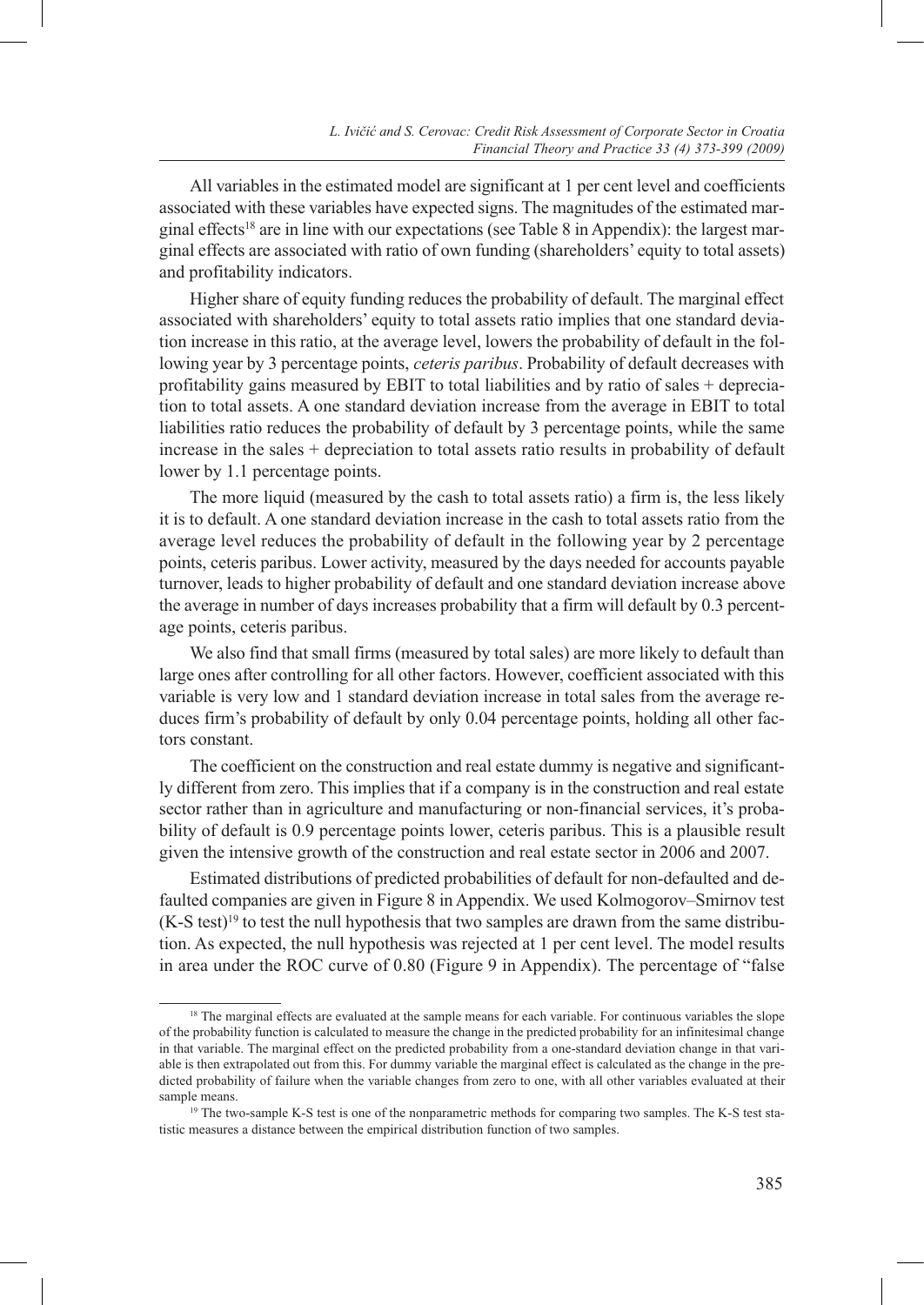negatives" (type I error<sup>20</sup>) and "false positives" (type II error) depends on the chosen default threshold. A decision on which specific value of probability of default to set as a benchmark was made by solving a simple optimization problem where we searched for the threshold value of a default rate that maximizes the sum of percentages of correctly classified defaulted and non-defaulted companies.

We find that benchmark default rate of 0.14 results in the highest sum of correctly classified percentages of non-defaulted and defaulted companies. This threshold is very close to the observed frequency of default in our sample (0.15 in 2007, 0.13 in 2008 and 0.14 in two-years time). Using this threshold we determine the number of eligible (estimated probability of default lower than the threshold) and non-eligible (estimated probability of default higher than the threshold) companies and the number of classification errors. Overall, the model correctly classifies 74.4% of the companies, or 74.9% of nondefaulted and 71.2% of defaulted companies.

Alternatively, a threshold value of default probability can be set to the level that maximizes the percentage of total correctly classified observations. Setting the threshold at 0.55 achieved 88% of correctly classified companies. However, while 99% of non-defaulted companies are correctly classified using that threshold, only 17% of defaulted companies are correctly classified.21 The reasons for this asymmetry in prediction accuracy is a domination of non-defaulted firms in the sample combined with an overlap between defaulted and non-defaulted firms in terms of their risk profiles, as assessed with the estimated credit risk model. Having in mind that type I error (wrong classification of defaulted companies) is in general more costly, we find the first threshold value more relevant for analysis. The second issue is related to the way banks award risk rating to each exposure and to the construction of firm ratings. Significant overlap in terms of our risk assessment between firms classified as defaulted and non-defaulted suggests a possibility that some ratings are overestimated. This type of selection bias has been addressed in the literature. For example, Hornik et al. (2007) compares ratings awarded by different issuers and look for possible systematic overrating by some institutions. There are also more general procedures used in the literature for correcting selection bias, such as multinomial logit (Bourguignon et al., 2004). However, this extension is left for future research.

### **7 Summary, conclusion and directions for further research**

The main goal of this paper is modeling credit risk of non-financial businesses entities by assessing the rating migration probabilities and predicting the probability of default in one year time on the basis of corporate financial accounts. The relevant information needed for the estimation of the model is obtained from CNB prudential regulation

<sup>20</sup> Binary classification models have one of four possible outcomes: a) "true positive" (non-defaulted company is classified as non-defaulted); b) "false positive" (non-defaulted company is classified as defaulted); c) "true negative" (defaulted company is classified as defaulted) and d) "false negative" (defaulted company is classified as nondefaulted). Type I error is the misclassification of a defaulted firm as non-defaulted and type II error is the misclassification of a non-defaulted firm as defaulted.

<sup>&</sup>lt;sup>21</sup> In general, if the threshold is lower more observed defaults will be correctly classified (high sensibility), but a lot of false positives will arise. On the other hand, a higher threshold reduces false positives but increases the number of false negatives (defaulted companies classified as eligible).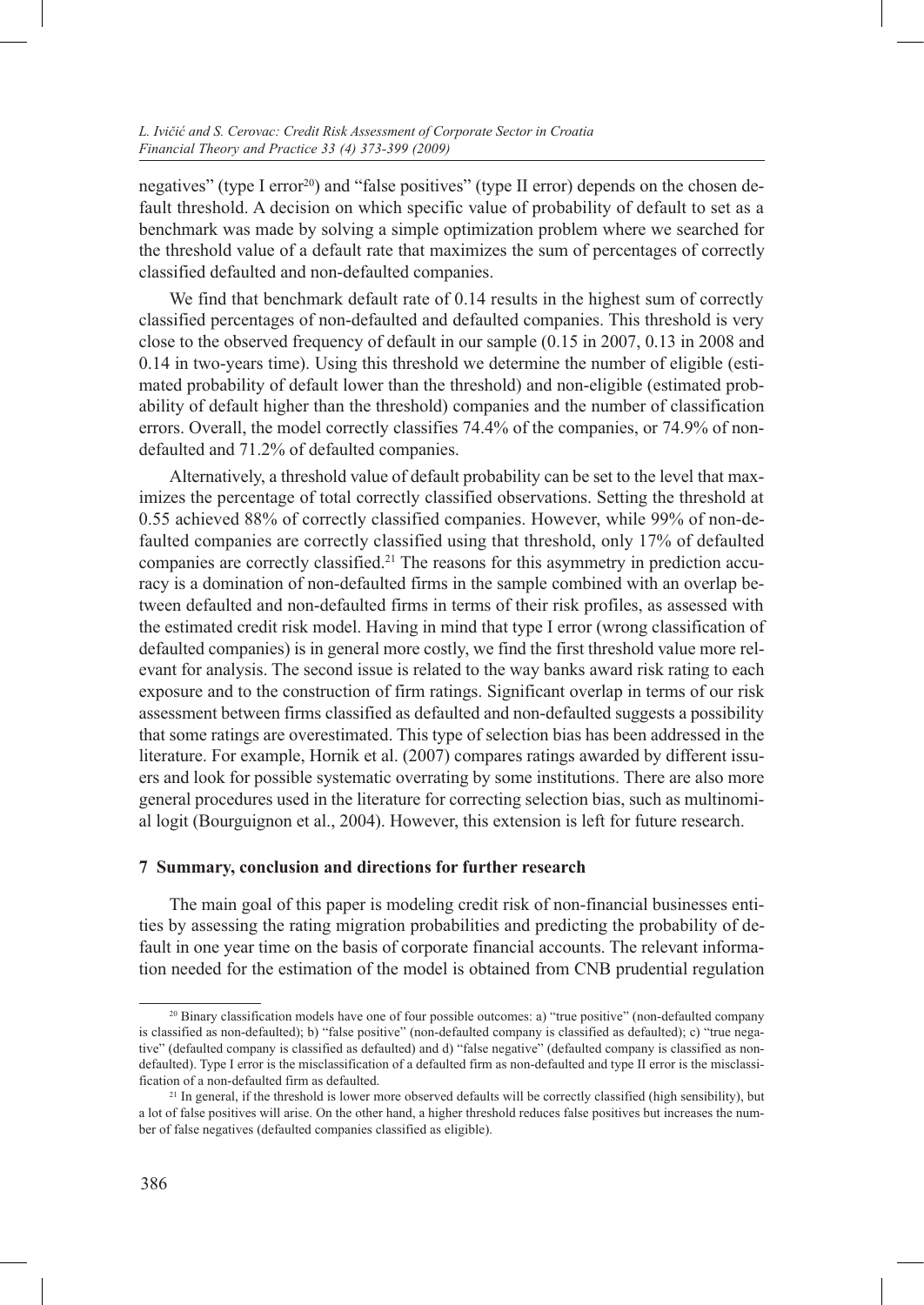database and individual companies' financial accounts collected by FINA, while our dependent variable – the state of default – is constructed on the basis of the ratings assigned to corporate debtors by commercial banks.

Our research provides a number of important insights. We found no absorbing state in any of the observed matrices, which implies that default state is not final terminal state, so that dependent variable in our logit regression is bi-directionally formed. We generally find a high degree of rating stability in the corporate sector, with the exception of some volatility generated by A90d rated firms. Also, firms in the middle of the ratings scale exhibit asymmetrical migration pattern as the probabilities of their upgrades are higher than probabilities of their downgrades, suggesting that a number of firms use default during the periods of stress as business strategy, which is tolerated by the banks. We find migration frequencies quite insensitive to the economic activity of enterprises. Economic cycle seems to matter only slightly: in the period of lower growth we found that reversal probabilities (PRs) are systematically reduced. Non-financial services have similar profile as the unconditional matrix, but PRs are somewhat lower in industry and higher in construction where we also find evidence of relatively highest rating's instability.

After considering a wide range of financial ratios and other factors as potential predictors of default, the final model predicts probability of default in the following year using the multivariate logistic regression based on the size of the firm (measured by total sales), economic activity (construction and real estate vs. other sectors) and 5 financial ratios: liquidity ratio (measured as cash to total assets), financial autonomy (shareholders' equity to total assets), activity indicator (accounts receivable turnover in days) and two profitability ratios (EBIT to total liabilities and sales and depreciation to total assets). We find that the most important predictors of default risk are the ratio of shareholders' equity to total assets and the ratio of EBIT to total liabilities (both of the ratios are negatively related to the probability of default). In addition, higher liquidity, profitability and sales as well as operating in construction and real estate sector all decrease the companies' probability of default in the following year. As for the role of the economic sector, only the construction and real estate sector dummy was found to have significant explanatory power for the default risk of the companies. The model correctly classifies relatively reasonable percentage of companies in the sample (74% of all the companies, 71% of defaulted and 75% of non-defaulted companies), when the threshold is set in such a way to maximize the sum of correctly predicted proportions for both defaulted and non-defaulted companies. Nevertheless, the number of non-defaulted companies with probability of default exceeding the preferred threshold overwhelms the number of defaults, suggesting possibility of selection bias in the data.

Also, there are several ways to refine the described model in order to increase its scope and explanatory power. Possible selection bias might be corrected by verification of ratings issued by different raters (Hornik et. al., 2007) or by the use of the multinomial logit approach as proposed in Bourguignon et al. (2004). Moreover, redefinition of the dependent variable (modeling default event instead of the default state) would allow for an easier interpretation and practical application of the model. Finally, our sample is limited in the time-series dimension. Increased sample period (covering also a present phase of economic downturn) would allow the inclusion of macroeconomic variables in the model,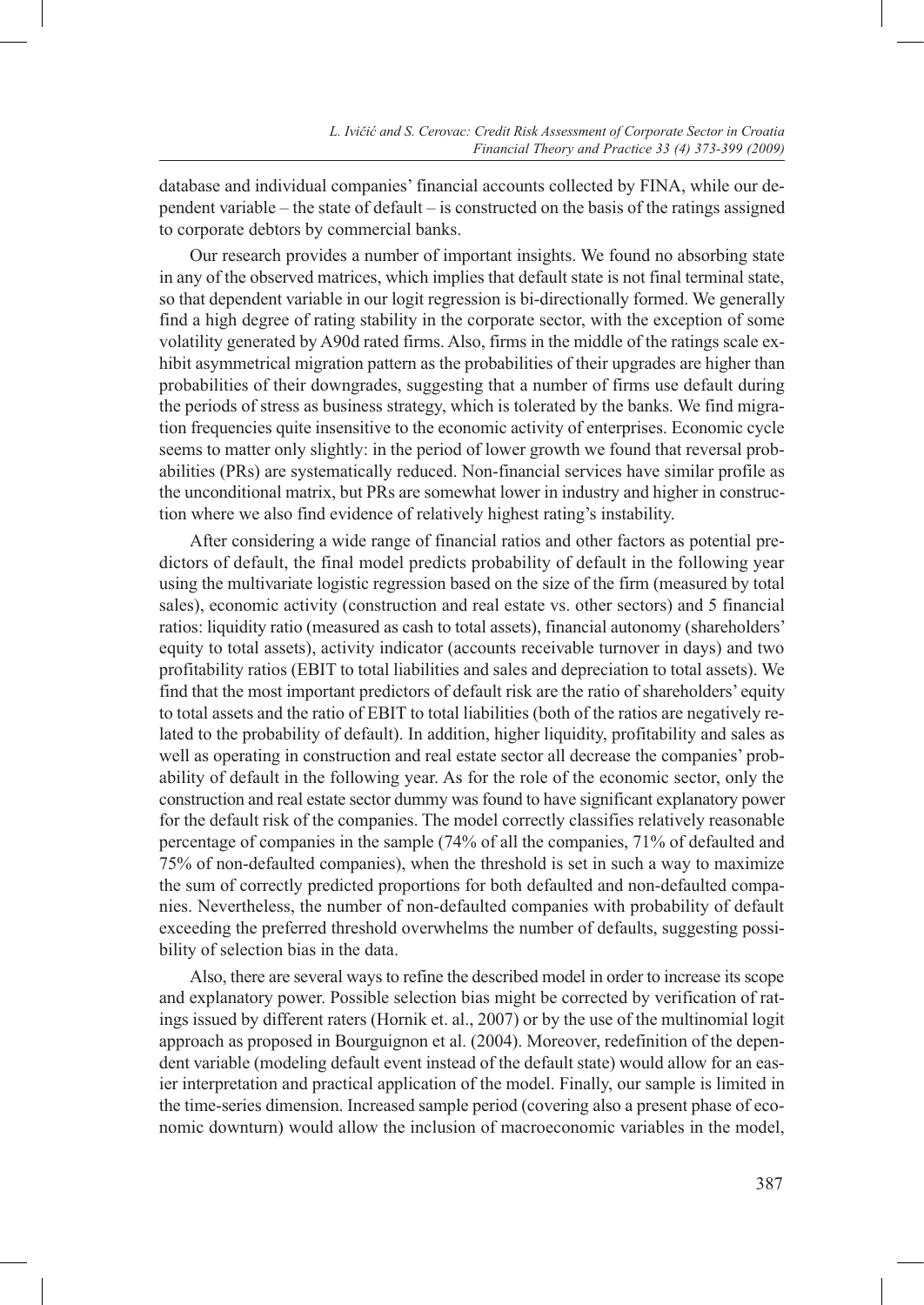which related studies show to be significant predictors of the companies' probability of default.

Since data characteristics differentiate, it is also important to be aware of the fact that any modifications can alter the results in the sense of generating risk factors for different time horizons ("point in time" vs. "trough the cycle"). So, it is not only forecast's improvement that we should seek, but also diverse information depending on our analytical needs.

To conclude, this paper contributes to the development of technical infrastructure designed for overall credit risk assessment and offers numerous possible implementations:

- forecasting the probability of default and exposure at default for each bank on a regular basis;
- additional verification of banks' internal credit risk models
- comparison of ratings awarded by multiple banks and identification of possible systematic overrating and comparison of exposure ratings awarded by the banks themselves with the model assessments of credit risk;
- stress-testing of individual banks after identification of relationships between macro-variables and corporate financial indicators (or inclusion of macro variables in the corporate credit risk model when the data time-span permits);
- testing various ad-hoc hypothesis related to credit risk (i.e., the relationship between direct foreign borrowing of domestic companies and credit risk exposure of domestic banks).22

<sup>&</sup>lt;sup>22</sup> One of the major criticisms of the CNB's policy aimed at restraining domestic lending fueled by bank's foreign borrowing was that it deteriorates the quality of banks' balance sheets. The rationale for this view was that it is the more creditworthy borrowers that are more likely to lean on external financing, while domestic banks get stuck with inferior companies in their balance sheets. However, this argument is purely hypothetical and solid empirical attempts to gauge the credit risk effects of stronger foreign borrowing are yet to be submitted.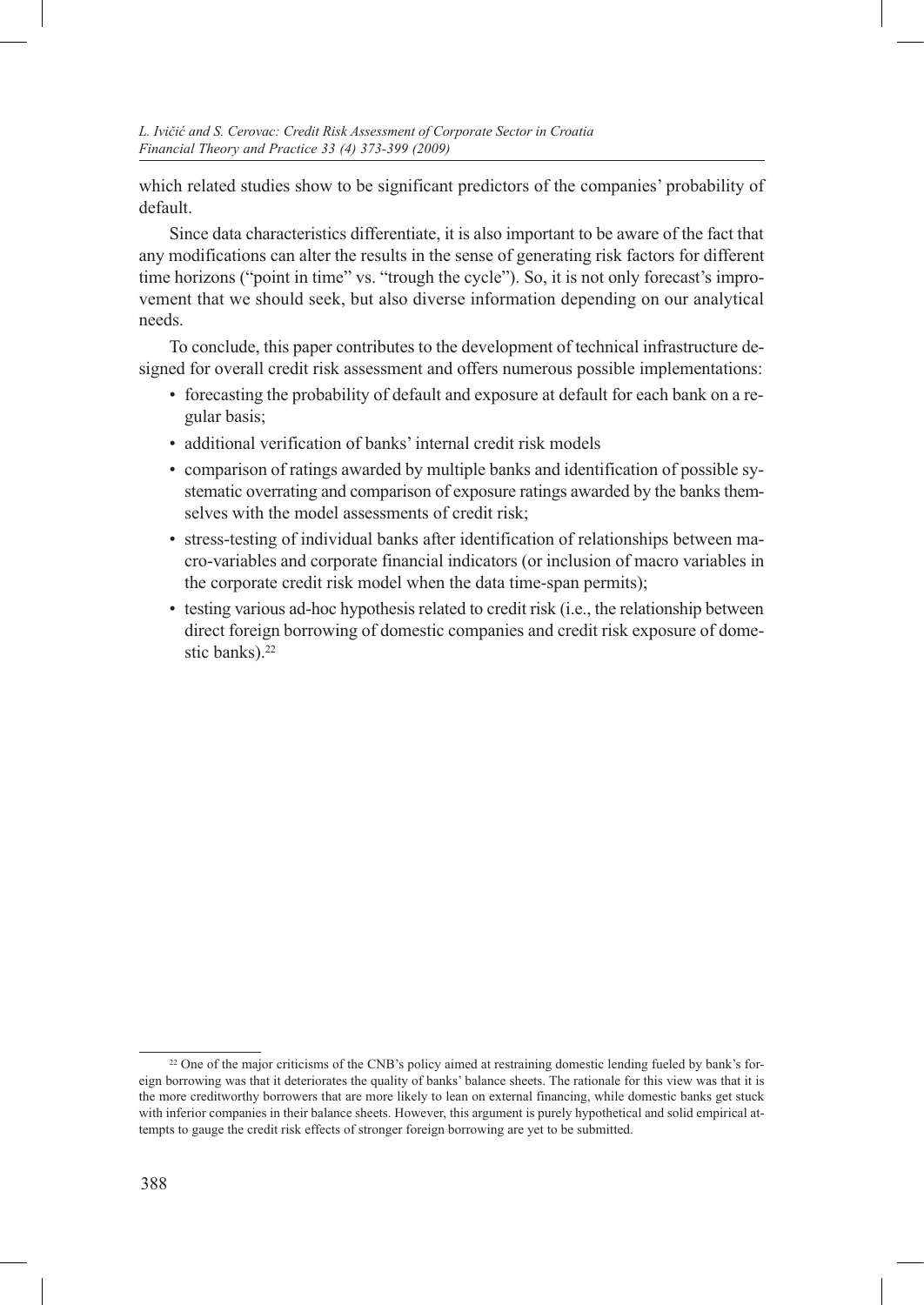# **Appendix**

*Figure 1 Credit risk assessment framework*



*Source: Authors*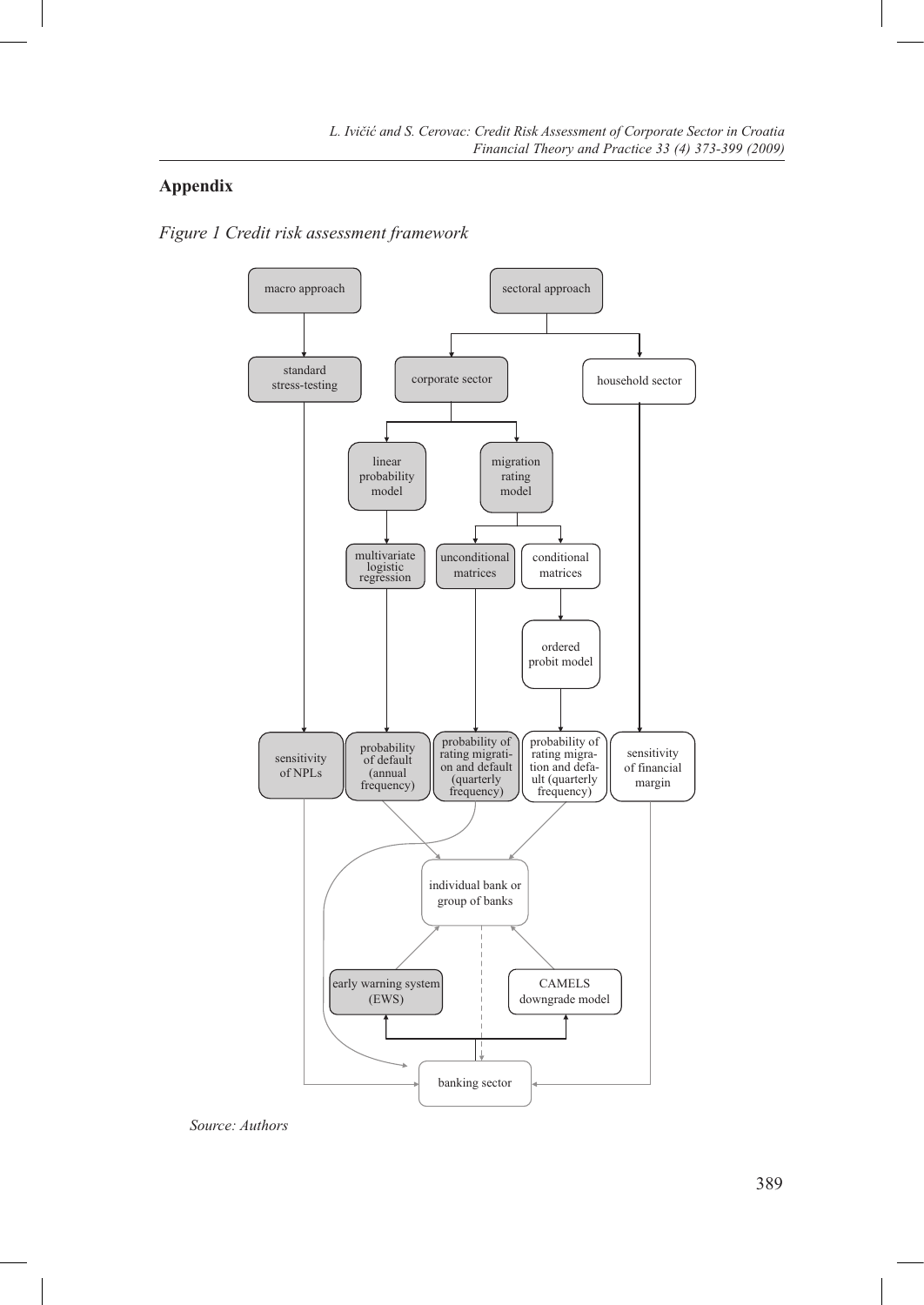*L. Ivičić and S. Cerovac: Credit Risk Assessment of Corporate Sector in Croatia Financial Theory and Practice 33 (4) 373-399 (2009)*

*Figure 2 Total sum of the liabilities classified AX within the group of debtors classified AX and the liabilities classified non-AX within all other debtors depending on the threshold*



*Source: CNB, authors' calculations*

*Figure 3 Initial ratings and probability of default*



*Source: CNB, authors' calculations*

*Figure 4 The evolution of PDs from 2006q3 to 2008q4*



*Source: CNB, authors' calculation*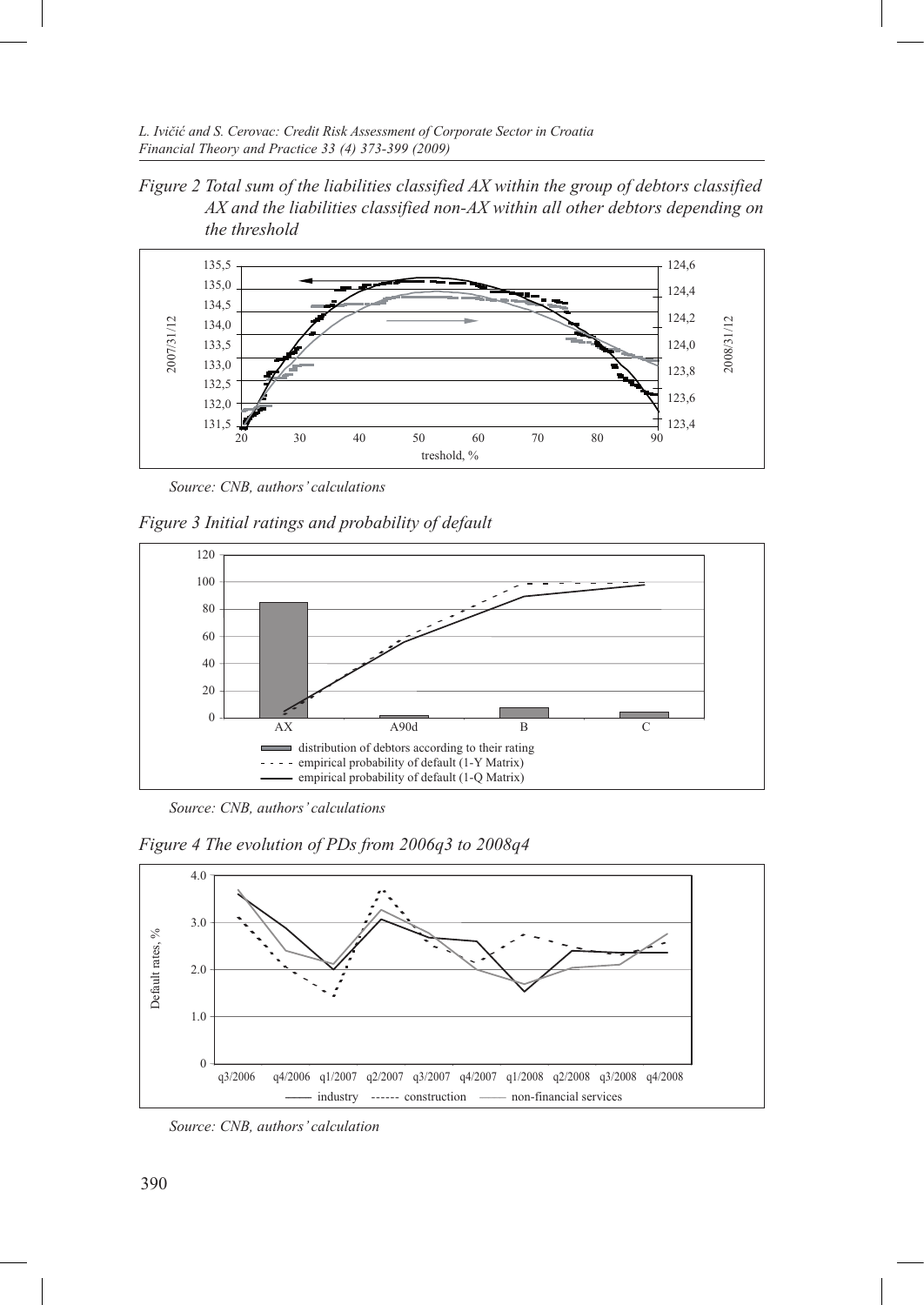| 1-Year            | AX     | A90d |      |          |
|-------------------|--------|------|------|----------|
| АX                | 95.0   | 2.0  |      |          |
| A <sub>90</sub> d | 43.0   | 22.0 | 32.3 | 2.6      |
| B                 | 10.1   | 1.8  | 81.9 | 6.1      |
|                   | $\tau$ |      |      | 96.9     |
|                   |        |      |      |          |
| 1-Quarter         | АX     | A90d | R    |          |
|                   | 97.5   |      | ηq   |          |
| A90d              | 40.6   | 43.6 | 14.9 | $_{0.8}$ |
| B                 | 6.0    | 0.9  | 90.8 | 2.3      |
|                   |        |      | 0.8  |          |

*Table 1 The unconditional migration matrices*

*Note: Initial rating in rows, terminal rating in columns*

*Source: Croatian national bank, authors' calculations*

### *Table 2 The conditional migration matrices (1-Quarter)*

a) Migration matrices conditional on economic activity

| Industry                      | AX   | A90d | B    | C    |
|-------------------------------|------|------|------|------|
| AX                            | 97.5 | 1.5  | 0.9  | 0.2  |
| A90d                          | 34.6 | 48.2 | 16.4 | 0.8  |
| $\frac{B}{C}$                 | 5.3  | 0.6  | 91.9 | 2.3  |
|                               | 1.2  | 0.3  | 0.8  | 97.7 |
|                               |      |      |      |      |
| Construction                  | AX   | A90d | B    | C    |
| AX                            | 97.5 | 1.5  | 0.9  | 0.1  |
| A <sub>90</sub> d             | 46.5 | 40.8 | 12.1 | 0.6  |
| $\overline{B}$                | 8.7  | 1.5  | 87.1 | 2.8  |
| $\mathcal{C}$                 | 1.7  | 0.0  |      | 97.0 |
|                               |      |      |      |      |
| <b>Non-financial services</b> | AX   | A90d | B    |      |
| AX                            | 97.5 | 1.5  | 0.8  | 0.1  |
| A90d                          | 40.9 | 42.8 | 15.4 | 0.9  |
| $\overline{\mathbf{B}}$       | 5.6  | 0.9  | 91.4 | 2.1  |
| $\mathcal{C}$                 | 1.6  | 0.2  | 0.7  | 97.5 |
|                               |      |      |      |      |

b) Migration matrices conditional on economic cycle

| <b>Acceleration phase</b> | AX   | A90d |         |      |
|---------------------------|------|------|---------|------|
| АX                        | 97.2 |      | በ ባ     | ר ו  |
| A90d                      | 45.2 | 40.2 | 13.9    |      |
|                           | 6. I | LO.  | 90.3    | 2.6  |
|                           | 2.3  | 0.2  | $0.8\,$ | 96.7 |
|                           |      |      |         |      |
| <b>Retardation phase</b>  | AX   | A90d |         |      |
| AX                        | 97.8 |      | 0.8     |      |
| A90d                      | 36.1 |      | 16.0    | ηq   |
|                           | 5.9  | ገ ዓ  | 91.2    | - y  |
|                           | 0.7  |      | ). 9    | 98.2 |

*Note: a) Initial rating in rows, terminal rating in columns b. Differences in migration frequencies that are statistically significant (5% level) in relation to the parameters of unconditional matrix are*  in italic. The t-statistics is derived from binominal standard error  $\sqrt{\hat p_{ij}(1-p_{ij})}/N$  , where  $p_{ij}$  are popu*lation probabilities and pij are sample probabilities (with total number of firms N).*

 *Source: CNB, authors' calculation*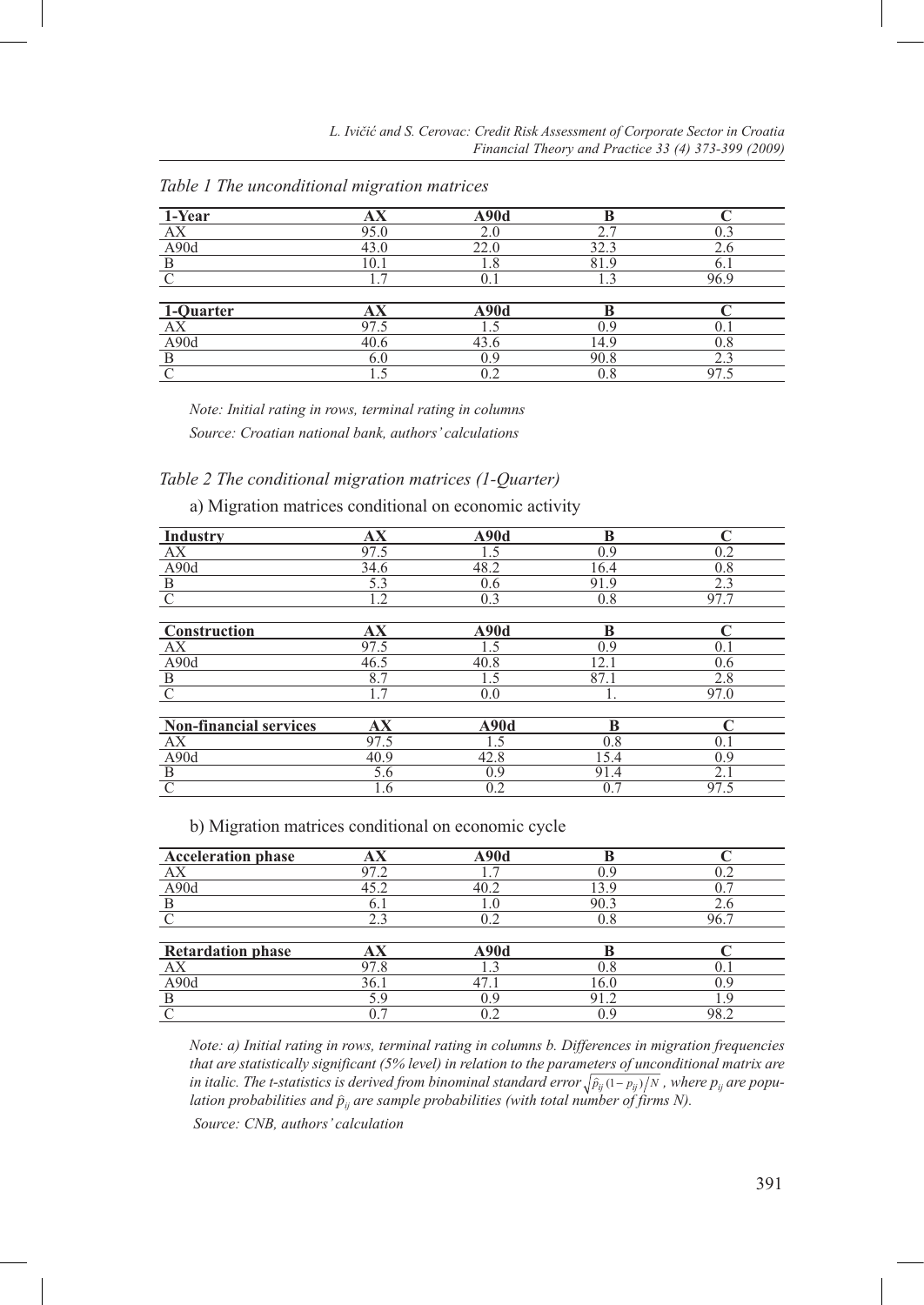*L. Ivičić and S. Cerovac: Credit Risk Assessment of Corporate Sector in Croatia Financial Theory and Practice 33 (4) 373-399 (2009)*



*Figure 5 Hypothetical distributions of rating upgrades/downgrades*

*Source: Authors*

# *Table 3 Annual forecast of migration probabilities*

Annual Forecast based on 1-Y Migration Matrix

|      | $\sqrt{1}$ | A90d |                            |          |
|------|------------|------|----------------------------|----------|
| AX   | 95.0       | 2.0  | $\overline{ }$<br><u>.</u> | $_{0.3}$ |
| A90d | 43.0       | 22.0 | 323<br>د. ے د              | 2.6      |
| B    | 10.1       | 1.8  | 81.9                       | O. 1     |
|      |            |      |                            | 96.9     |

# Annual Forecast based on 1-Q Migration Matrix

|      | AX   | A90d |      |      |
|------|------|------|------|------|
| AX   | 93.1 |      | 3 Q  | 0.5  |
| A90d | 69.6 | 5.4  | 22.0 | 2.8  |
| B    | 21.8 | 1.O  | 68.9 | 8./  |
|      |      | 0.4  | 2 Q  | 90.5 |

*Source: CNB, authors' calculations*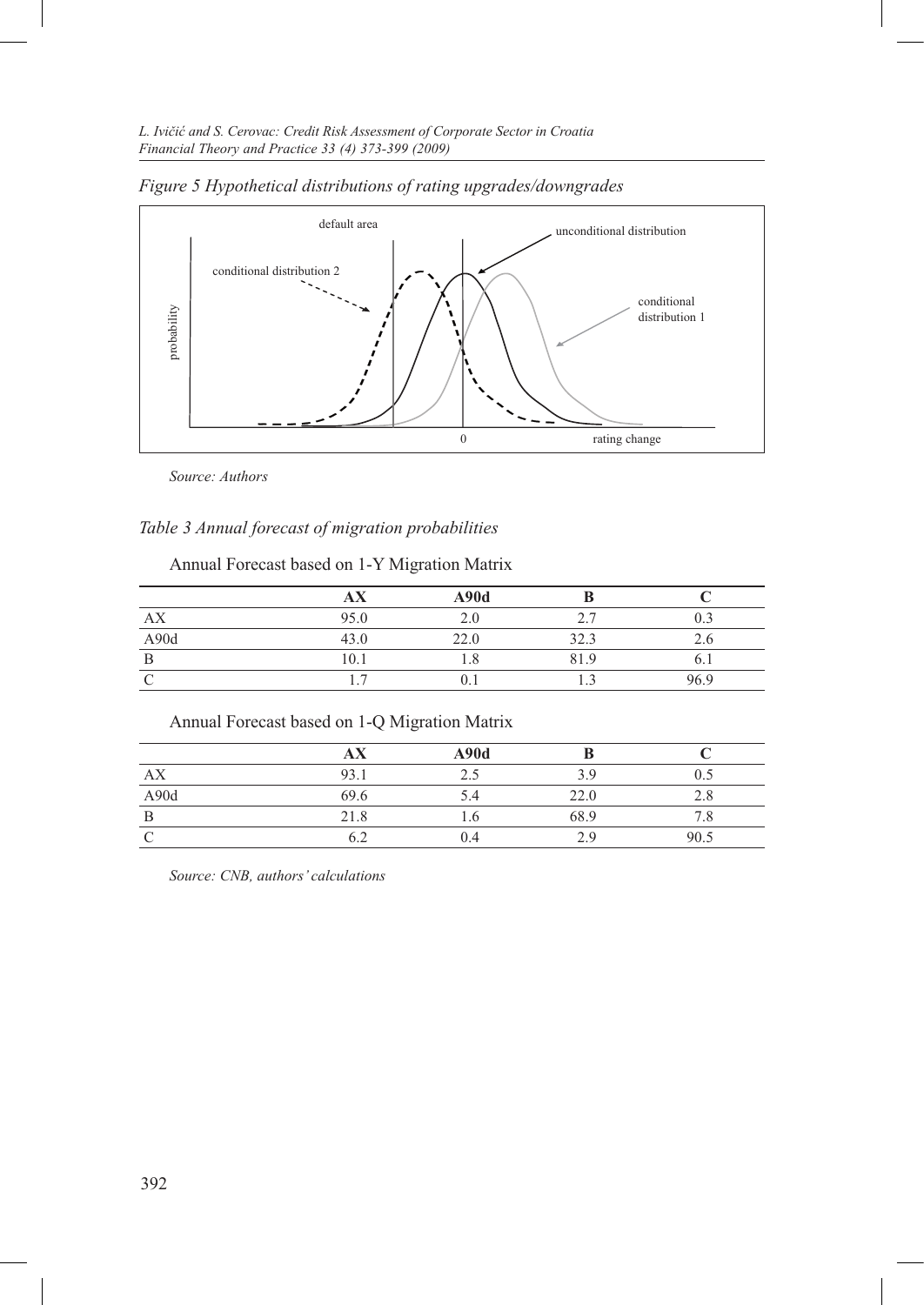|                                  |           | 2007   |       |           | 2008   |       |                  | Total |       |
|----------------------------------|-----------|--------|-------|-----------|--------|-------|------------------|-------|-------|
| Sector                           | Companies | Number | Rate  | Companies | Number | Rate  | Companies Number |       | Rate  |
| agriculture and<br>manufacturing | 1.887     | 326    | 0.173 | 1.915     | 281    | 0.147 | 3.802            | 607   | 0.160 |
| construction<br>and real estate  | 1.747     | 225    | 0.129 | 2.048     | 258    | 0.126 | 3.795            | 483   | 0.127 |
| non-financial<br>services        | 2.410     | 346    | 0.144 | 2.455     | 320    | 0.130 | 4.865            | 666   | 0.137 |
| total                            | 6.044     | 897    | 0.148 | 6.418     | 832    | 0.130 | 12.462           | 1.729 | 0.139 |

*Table 4 Number of companies and defaults by year and by economic sector*

*Source: CNB, FINA*

*Figure 6 Number of companies and defaults by year and by economic sector*



*Source: CNB, FINA*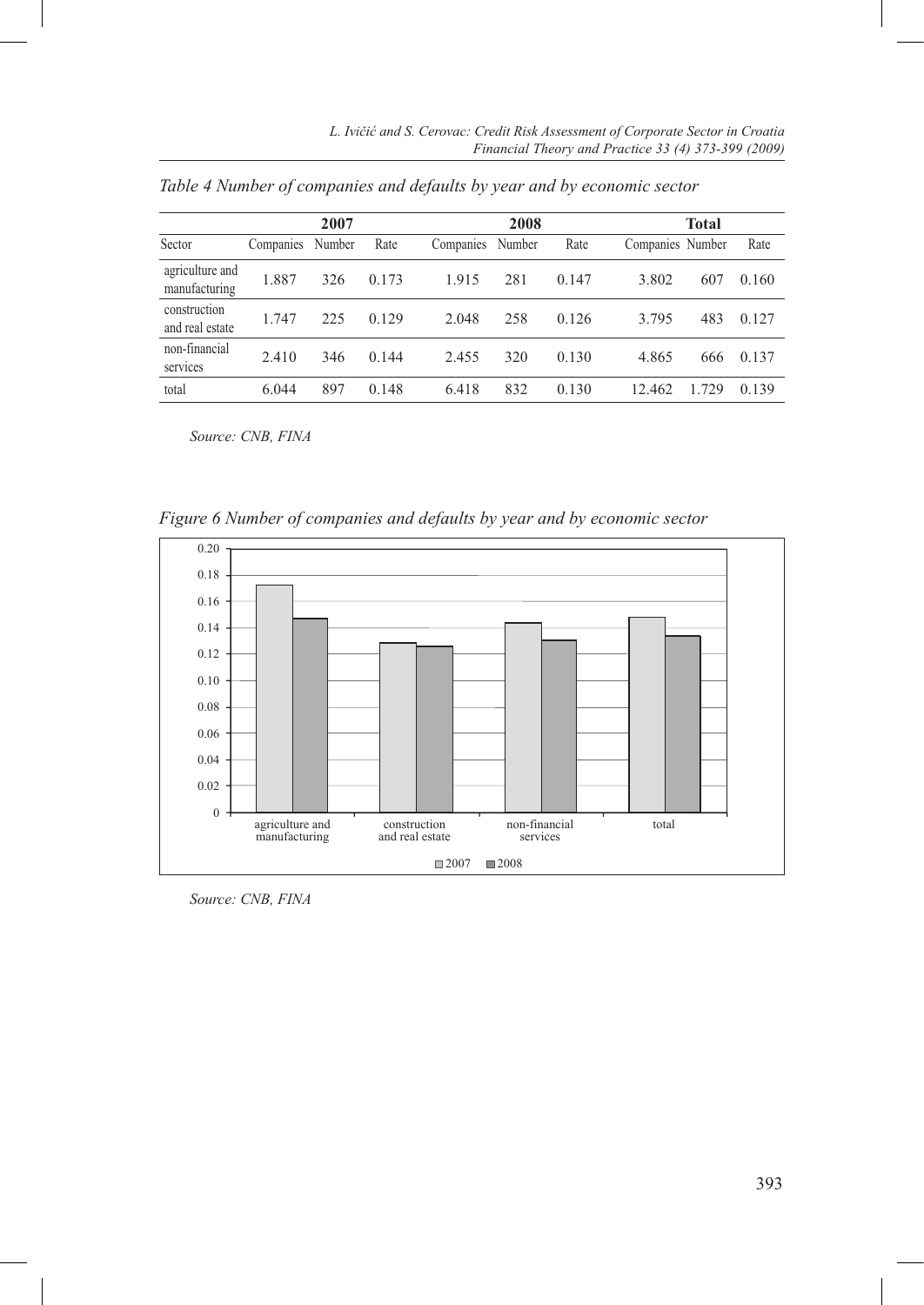| Varijable                    | ×<br>Numerato                              | Denominator                                                                                                                                                                        |                   | All companies     |                     |                | Defaulted companies |                   |                     | Non-default companies |                   |
|------------------------------|--------------------------------------------|------------------------------------------------------------------------------------------------------------------------------------------------------------------------------------|-------------------|-------------------|---------------------|----------------|---------------------|-------------------|---------------------|-----------------------|-------------------|
|                              |                                            |                                                                                                                                                                                    | Mean              | Median            | Std. Dev.           | Mean           | Median              | Std. Dev.         | Mean                | Median                | Std. Dev.         |
| $\frac{1}{1}$<br>≽           | cash                                       | short-term liabilities                                                                                                                                                             | 0.19              | 0.04              | 64.0                | $\overline{1}$ |                     | 0.42              | 0.21                |                       | 0.50              |
| $W_{-}1_{-}2*$               | $cash + short-term$<br>financial assets    | short-term liabilities                                                                                                                                                             | 0.85              | 0.42              | 1.73                | 0.60           | 0.19                | 1.53              | 0.89                | 0.46                  | 1.75              |
| $\geq$                       | short-term assets                          | total assets                                                                                                                                                                       | 0.55              | 0.56              | 0.28                | 0.46           | 0.44                | 0.30              | 0.56                | 0.58                  | 0.28              |
| $W 1 10*$                    | cash                                       | total assets                                                                                                                                                                       | 0.04              | 0.02              | 0.08                | 0.02           | 0.00                | 0.05              | 0.05                | 0.02                  | 0.09              |
| W <sub>2</sub>               | total liabilities                          | total assets                                                                                                                                                                       | 0.75              | 0.80              | 0.23                | 0.85           | 6.04                | 0.20              | 0.73                | 0.78                  | $\overline{0.23}$ |
| $\overline{W}$ 2 2           | shareholders' equity                       | total assets                                                                                                                                                                       | $\overline{0.22}$ | 0.16              | $\overline{0.21}$   | $\Xi$          | 0.04                | 0.18              | $\overline{0.23}$   | 0.18                  | $\sqrt{0.21}$     |
| $W 2 6*$                     | 힄<br>shareholders' equ                     | long-term assets                                                                                                                                                                   | 1.81              | 0.46              | 6.89                | Ξ              | 0.10                | 6.04              |                     | 0.53                  | 7.01              |
| $\overline{W}$ 2 $8*$        | retained earnings                          | total assets                                                                                                                                                                       | 0.06              | 0.03              | 0.16                | $-0.03$        | $\overline{0.00}$   | 0.20              | $\frac{1.92}{0.08}$ | $\overline{0.04}$     | 0.15              |
| $W^2$ 2 9*                   | Æ<br>shareholders' equ                     | total liabilities                                                                                                                                                                  | 0.53              | $\overline{0.20}$ | 1.04                | 0.26           | 0.04                | $\sqrt{8.0}$      | $\sqrt{6.57}$       | 0.23                  | 1.05              |
| $W_{-2}^{2}$ 10*             | total liabilities                          | - total liabilities<br>total assets                                                                                                                                                | $\overline{15}$   | 3                 | 45                  | 25             | 5                   | $\infty$          | $\overline{4}$      | 3                     | 43                |
| $W_2$ 12*                    | after tax profit<br>+ depreciation         | debt/365                                                                                                                                                                           | 252               | $\mathcal{S}$     | 898                 | 33             | $\overline{10}$     | 585               | 288                 | $\overline{7}$        | 935               |
| $W_2$ 19                     | -total liabilities<br>total assets         | total assets                                                                                                                                                                       | 0.25              | 0.20              | 0.23                | 0.15           | 0.06                | 0.20              | 0.27                | 0.22                  | 0.23              |
| $W_2^2 20*$                  | total liabilities                          | - total liabilities<br>total assets                                                                                                                                                | $\overline{15}$   | 3                 | 45                  | 25             | 5                   | $\infty$          | $\overline{4}$      | 3                     | 43                |
| $W_2^2 = 23*$                | -total liabilities<br>total assets         | total liabilities                                                                                                                                                                  | 0.63              | 0.24              | 1.16                | 0.36           | 0.07                | 0.96              | 0.67                | 0.28                  | 1.19              |
| $W_3$ 1*                     | total revenue                              | total assets                                                                                                                                                                       | 1.22              | $\frac{8}{10}$    | $\overline{121}$    | 0.65           | 0.42                | 0.86              | 132                 | $\Xi$                 | 1.23              |
| $W_{-}^{3}$ 4*               | 365                                        | accounts receivable<br>turnover                                                                                                                                                    | 134               | $\overline{7}$    | 314                 | 353            | 100                 | 675               | 101                 | 3                     | 191               |
| $W311*$                      | sales                                      | total assets                                                                                                                                                                       | 1.16              | 0.96              | 1.02                | 0.60           | 0.37                | 0.75              | 125                 | 1.06                  | 1.03              |
| $W_5 3*$                     | + interest expenses<br>profit after tax    | total assets                                                                                                                                                                       | 0.05              | 0.04              | 0.10                | 0.01           | 0.01                | 0.10              | 0.06                | 0.04                  | 0.10              |
| $W_5^4$ 4*                   | 8<br>+ interest expens<br>profit after tax | total assets                                                                                                                                                                       | 0.06              | 0.04              | 0.11                | 0.01           | 0.01                | 0.11              | 0.07                | 0.05                  | 0.11              |
| $\overline{W}$ 5 12*         | EBIT                                       | total assets                                                                                                                                                                       | 0.04              | 0.02              | Ξ                   | $-0.01$        | 0.00                | $\Xi$             | 0.05                | 0.03                  | $\Xi$             |
| $\overline{W}$ 5 13*         | EBIT                                       | short-term liabilities                                                                                                                                                             | 0.15              | 0.05              | 0.68                | $-0.04$        | 0.00                | 0.64              | 0.18                | 0.06                  | 0.69              |
| W 5 16*                      | EBIT                                       | total liabilities                                                                                                                                                                  | 0.10              | 0.03              | $\frac{0.27}{1.89}$ | $-0.01$        | $0.00$              | 0.19              | $\overline{0}$ .    | 0.04                  | 0.28              |
| $\overline{W}$ 5 19          | sales                                      | total liabilities                                                                                                                                                                  | 1.83              | $\overline{1.37}$ |                     | 0.80           | 0.46                | $\overline{1.20}$ | .99                 | 1.55                  | 1.93              |
| $W$ 5 20*                    | sales                                      | total assets                                                                                                                                                                       | 1.18              | $\frac{96}{0}$    | $\frac{19}{2}$      | 0.61           | 0.37                | 0.84              | 1.28                | .06                   | 1.22              |
| W 5 22                       | $\Xi$<br>$sales +nveciat$                  | total assets                                                                                                                                                                       | 20                |                   | S                   | 0.63           | 0.40                |                   |                     |                       | $\widetilde{c}$   |
| 7 4***<br>$\triangleright$   | total revenue                              |                                                                                                                                                                                    | 43,691,386        | 10.179.726        | 18.000.000          | 8.635.509      | 3,512,595           | 66.281.680        | 47,801,055          | 737.942               | .24,000,000       |
| 5***<br>$\overline{a}$<br>∣≽ | sales                                      |                                                                                                                                                                                    | 41,764,357        | 9,577,616         | 115,000,000         | 17,220,656     | 3,031,529           | 63,267,968        | 45,790,019          | ,165,791              | 120,000,000       |
|                              | $*(sign(x)*abs(x)\wedge 0$                 | $2/0.2$ ; ** $(sign(x)*abs(x)^{0.1} + 1)/0.1$ ; *** $(sign(x)*abs(x)^{0.15} + 1)/0.15$<br>Note: Variables denoted by *, ** and *** are transformed using the following expression: |                   |                   |                     |                |                     |                   |                     |                       |                   |

*Source: CNB; FINA; authors' calculation*

Source: CNB; FINA; authors' calculation

*L. Ivičić and S. Cerovac: Credit Risk Assessment of Corporate Sector in Croatia Financial Theory and Practice 33 (4) 373-399 (2009)*

394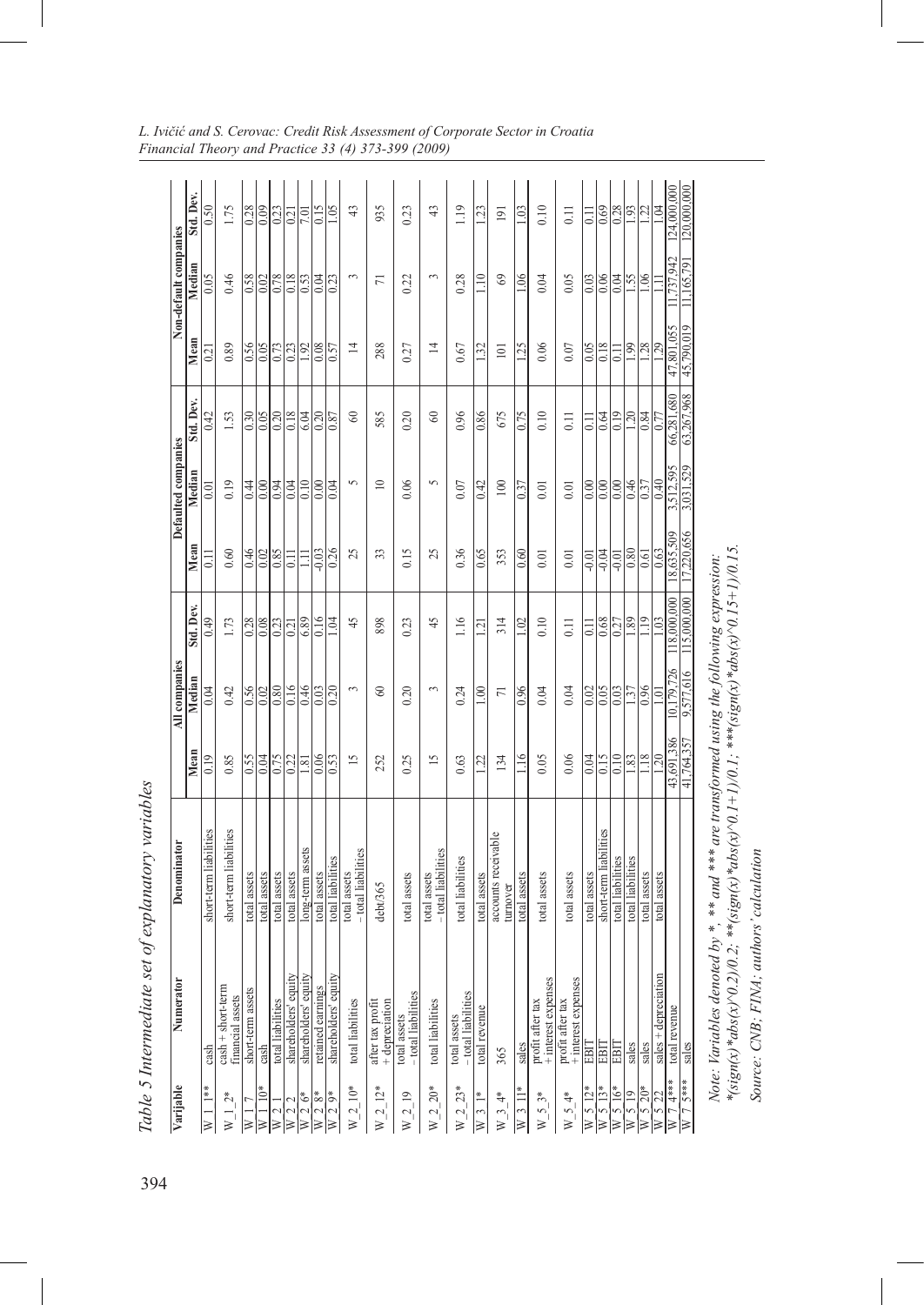

*Figure 7 Scatter plots of the intermediate set of explanatory variables*

*Notes:*

*a) On x-axis: percentile range average of the explanatory variable; on y-axis: average default rate*

*b) Variables denoted by \*, \*\* and \*\*\* are transformed using the following expression:*

- *\*(sign(x)\*abs(x)^0.2)/0.2*
- $**(sign(x)*abs(x)^0.1+1)/0.1$
- *\*\*\*(sign(x)\*abs(x)^0.15+1)/0.15*

*Source: FINA; authors' calculation*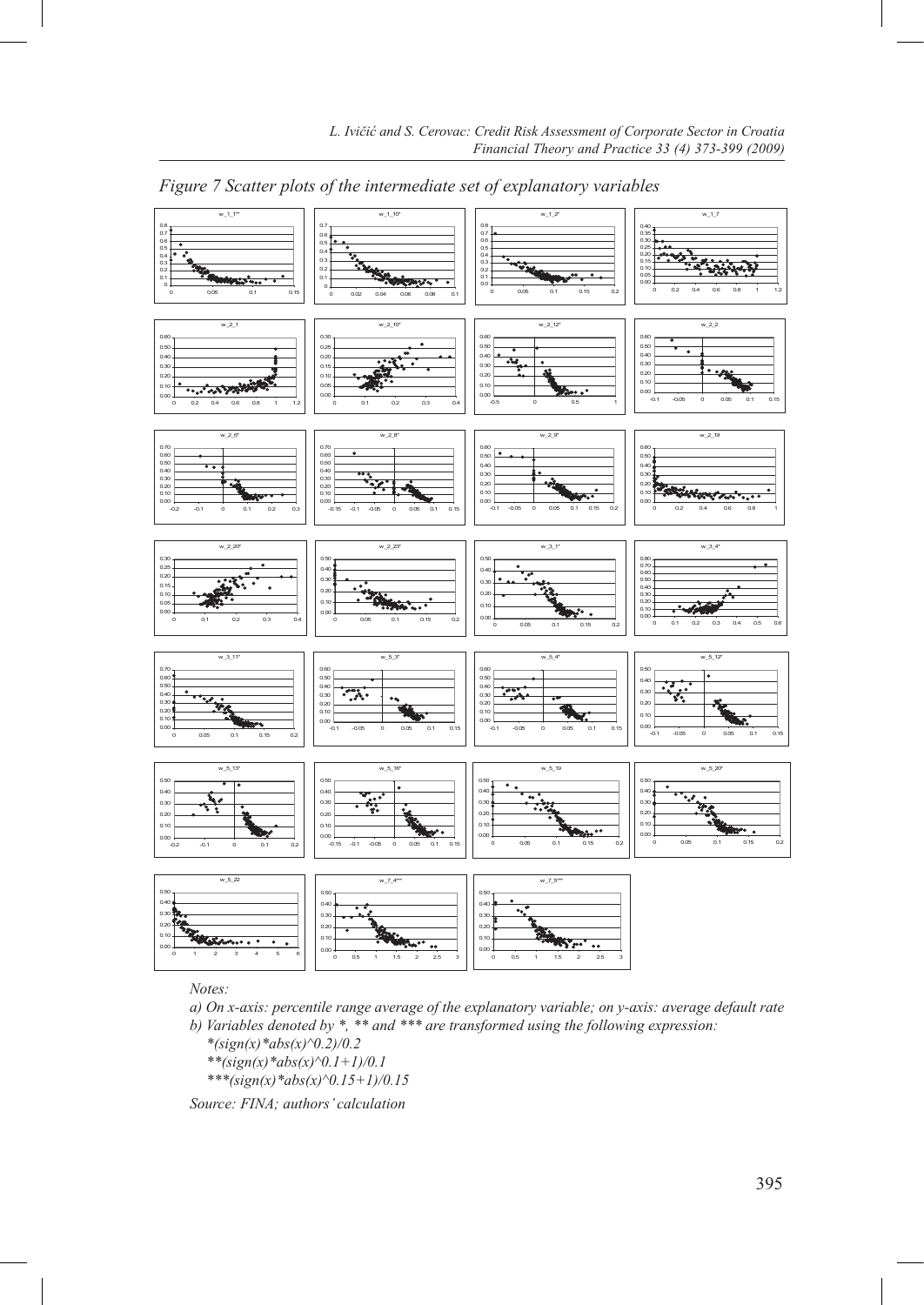| Variable              | <b>Numerator</b>                        | <b>Denominator</b>                  | <b>Sign</b> | Pseudo $\mathbb{R}^2$ | Area under the<br><b>ROC</b> curve |
|-----------------------|-----------------------------------------|-------------------------------------|-------------|-----------------------|------------------------------------|
| $W_1 1$ **            | cash                                    | short-term liabilities              | negative    | 0.0875                | 0.7167                             |
| $W_1^2$ $2*$          | $cash + short-term$<br>financial assets | short-term liabilities              | negative    | 0.0498                | 0.6547                             |
| W 1 7                 | short-term assets                       | total assets                        | negative    | 0.0177                | 0.5957                             |
| $W_1$ <sub>1</sub> 0* | cash                                    | total assets                        | negative    | 0.0963                | 0.7184                             |
| W 2 1                 | total liabilities                       | total assets                        | positive    | 0.0457                | 0.6791                             |
| $W_2_2$               | shareholders' equity                    | total assets                        | negative    | 0.0618                | 0.7071                             |
| $W_2_6*$              | shareholders' equity                    | long-term assets                    | negative    | 0.0767                | 0.7000                             |
| $W_2_8*$              | retained earnings                       | total assets                        | negative    | 0.0606                | 0.6891                             |
| $W_2^9*$              | shareholders' equity                    | total liabilities                   | negative    | 0.0829                | 0.7060                             |
| $W_2$ -10*            | total liabilities                       | total assets<br>- total liabilities | positive    | 0.0195                | 0.6153                             |
| $W_2$ _12*            | after tax profit<br>+ depreciation      | debt/365                            | negative    | 0.0807                | 0.7270                             |
| $W_2_19$              | total assets<br>- total liabilities     | total assets                        | negative    | 0.0457                | 0.6792                             |
| $W_2 20*$             | total liabilities                       | total assets<br>- total liabilities | positive    | 0.0195                | 0.6153                             |
| $W_2_2^2$             | total assets<br>- total liabilities     | total liabilities                   | negative    | 0.0649                | 0.6788                             |
| W 3 1*                | total revenue                           | total assets                        | negative    | 0.0706                | 0.7220                             |
| W 3 4*                | 365                                     | accounts receivable<br>turnover     | positive    | 0.0595                | 0.6290                             |
| W 3 11*               | sales                                   | total assets                        | negative    | 0.0703                | 0.7253                             |
| W 5 3*                | profit after tax<br>+ interest expenses | total assets                        | negative    | 0.0681                | 0.6900                             |
| $W_5_4*$              | profit after tax<br>+ interest expenses | total assets                        | negative    | 0.0697                | 0.6965                             |
| W 5 12*               | ebit                                    | total assets                        | negative    | 0.0771                | 0.7168                             |
| W 5 13*               | ebit                                    | short-term liabilities              | negative    | 0.0707                | 0.7134                             |
| W 5 16*               | ebit                                    | total liabilities                   | negative    | 0.0805                | 0.7246                             |
| W 5 19                | sales                                   | total liabilities                   | negative    | 0.1021                | 0.7502                             |
| $W_5_20*$             | sales                                   | total assets                        | negative    | 0.0703                | 0.7253                             |
| W 5 22                | sales + depreciation                    | total assets                        | negative    | 0.0851                | 0.726                              |
| $W$ 7 4***            | total revenue                           |                                     | negative    | 0.0519                | 0.6731                             |
| W 7 5***              | sales                                   |                                     | negative    | 0.0557                | 0.6829                             |

*Table 6 Results of the univariate logistic regressions*

*Note: Variables denoted by \*, \*\* and \*\*\* are transformed using the following expression: \*(sign(x)\*abs(x)^0.2)/0.2*

*\*\*(sign(x)\*abs(x)^0.1+1)/0.1*

*\*\*\*(sign(x)\*abs(x)^0.15+1)/0.15*

*Source: Authors' calculation*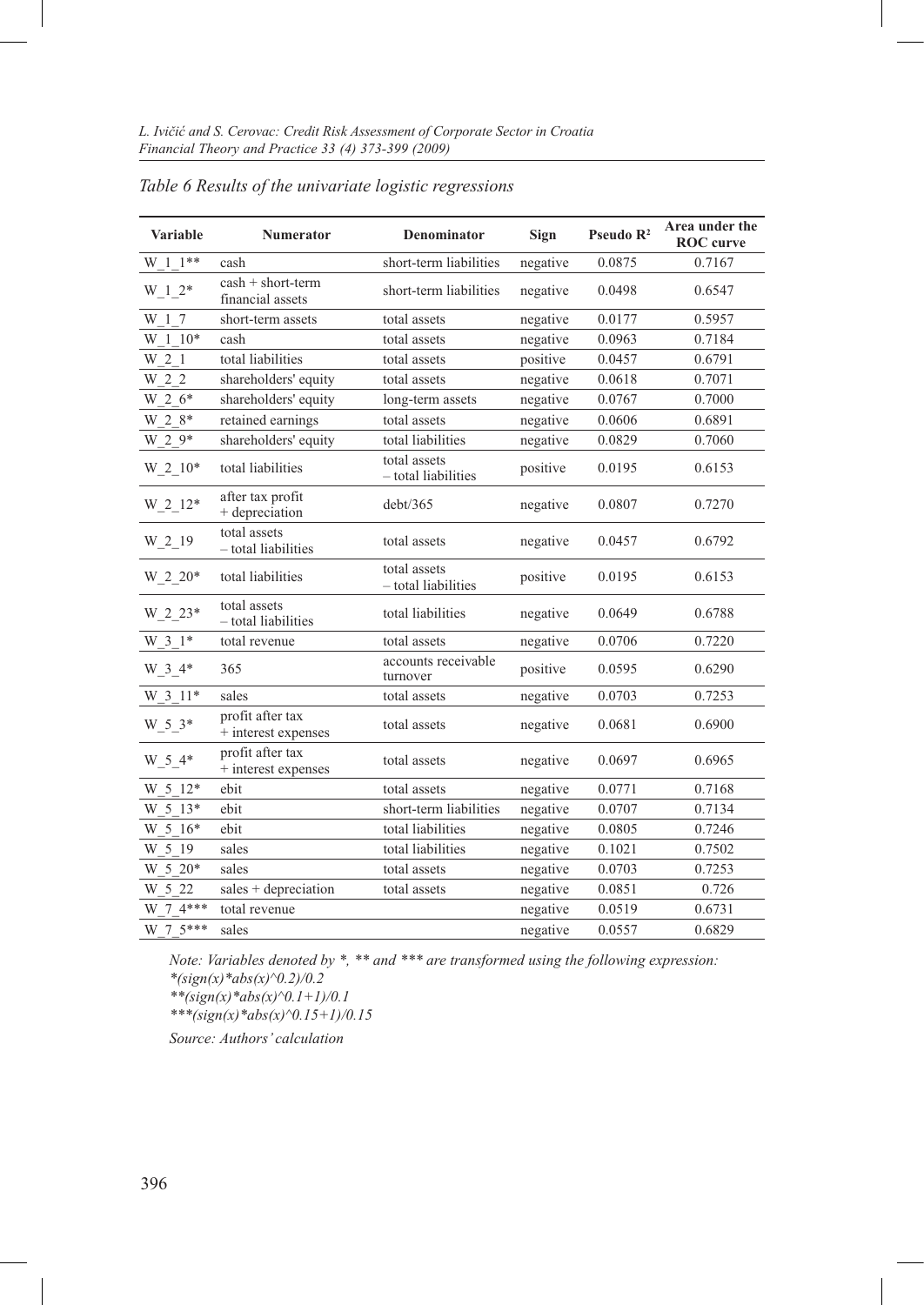|                                                  | Model 3 1         | Model 4 1         | Model 5 1         | Model 6 1         | Model 6 4         |
|--------------------------------------------------|-------------------|-------------------|-------------------|-------------------|-------------------|
| C                                                | 4.41<br>(0.22)    | $-0.41$<br>(0.17) | $-0.30$<br>(0.22) | $-0.17$<br>(0.22) | $-0.06$<br>(0.22) |
| Construction and real estate dummy               | $-0.45$<br>(0.06) | $-0.26$<br>(0.07) | $-0.24$<br>(0.07) | $-0.28$<br>(0.07) | $-0.30$<br>(0.07) |
| Cash to short-term liabilities                   | $-0.29$<br>(0.01) |                   |                   |                   |                   |
| Cash to total assets                             |                   | $-0.67$<br>(0.04) | $-0.67$<br>(0.04) | $-0.63$<br>(0.04) | $-0.65$<br>(0.04) |
| Shareholders' equity to total assets             |                   |                   | $-1.87$<br>(0.19) | $-1.96$<br>(0.19) | $-2.17$<br>(0.20) |
| Shareholders' equity to total<br>liabilities     | $-0.23$<br>(0.01) | $-0.27$<br>(0.01) |                   |                   |                   |
| After tax profit $+$ depreciation to<br>debt/365 |                   |                   |                   |                   | $-0.04$<br>(0.00) |
| 365 / accounts receivable turnover               |                   | 0.10<br>(0.01)    | 0.11<br>(0.01)    | 0.09<br>(0.01)    | 0.09<br>(0.01)    |
| <b>EBIT</b> to total liabilities                 |                   |                   | $-0.17$<br>(0.01) | $-0.14$<br>(0.01) |                   |
| Sales $+$ depreciation to<br>total assets        | $-0.75$<br>(0.04) | $-0.51$<br>(0.05) |                   | $-0.37$<br>(0.05) | $-0.41$<br>(0.05) |
| <b>Sales</b>                                     |                   |                   | $-0.01$<br>(0.00) | $-0.01$<br>(0.00) | $-0.01$<br>(0.00) |
| $R^2$                                            | 0.18              | 0.19              | 0.19              | 0.20              | 0.20              |
| <b>AUC</b>                                       | 0.79              | 0.79              | 0.79              | 0.80              | 0.80              |
| $%$ of correct 0                                 | 71.57             | 72.37             | 71.29             | 74.89             | 75.90             |
| $%$ of correct 1                                 | 73.21             | 71.20             | 72.99             | 71.20             | 69.50             |
| % of total correct                               | 71.80             | 72.22             | 71.51             | 74.41             | 75.05             |

*Table 7 Model selection: results of multivariate logistic regressions*

*Source: Authors' calculation*

# *Table 8 Model 6.1 – estimation results*

| Variable                               | Coefficient | <b>Standard</b><br>error | z-statistic | Marginal<br>effect | Marginal<br>effect * 1<br>std. dev. |
|----------------------------------------|-------------|--------------------------|-------------|--------------------|-------------------------------------|
| $\mathcal{C}$                          | $-0.17$     | 0.22                     | $-0.80$     |                    |                                     |
| Construction and real estate dummy     | $-0.28$     | 0.07                     | $-3.95$     | $-0.020$           | $-0.009$                            |
| Cash to total assets                   | $-0.63$     | 0.04                     | $-16.21$    | $-0.048$           | $-0.020$                            |
| Shareholders' equity to total assets   | $-1.96$     | 0.19                     | $-10.29$    | $-0.149$           | $-0.032$                            |
| 365 / accounts receivable turnover     | 0.09        | 0.01                     | 9.32        | 0.007              | 0.003                               |
| <b>EBIT</b> to total liabilities       | $-0.14$     | 0.01                     | $-10.47$    | $-0.011$           | $-0.011$                            |
| $Sales + depreciation to total assets$ | $-0.37$     | 0.05                     | $-7.38$     | $-0.028$           | $-0.029$                            |
| <b>Sales</b>                           | $-0.01$     | 0.00                     | $-4.50$     | $-0.001$           | $-0.0004$                           |
| Number of obs                          | 11503<br>.  |                          |             |                    |                                     |

| Number of obs         | 11503     |
|-----------------------|-----------|
| Log likelihood        | -3589.861 |
| Pseudo $\mathbb{R}^2$ | 0.1963    |

*Source: Authors' calculation*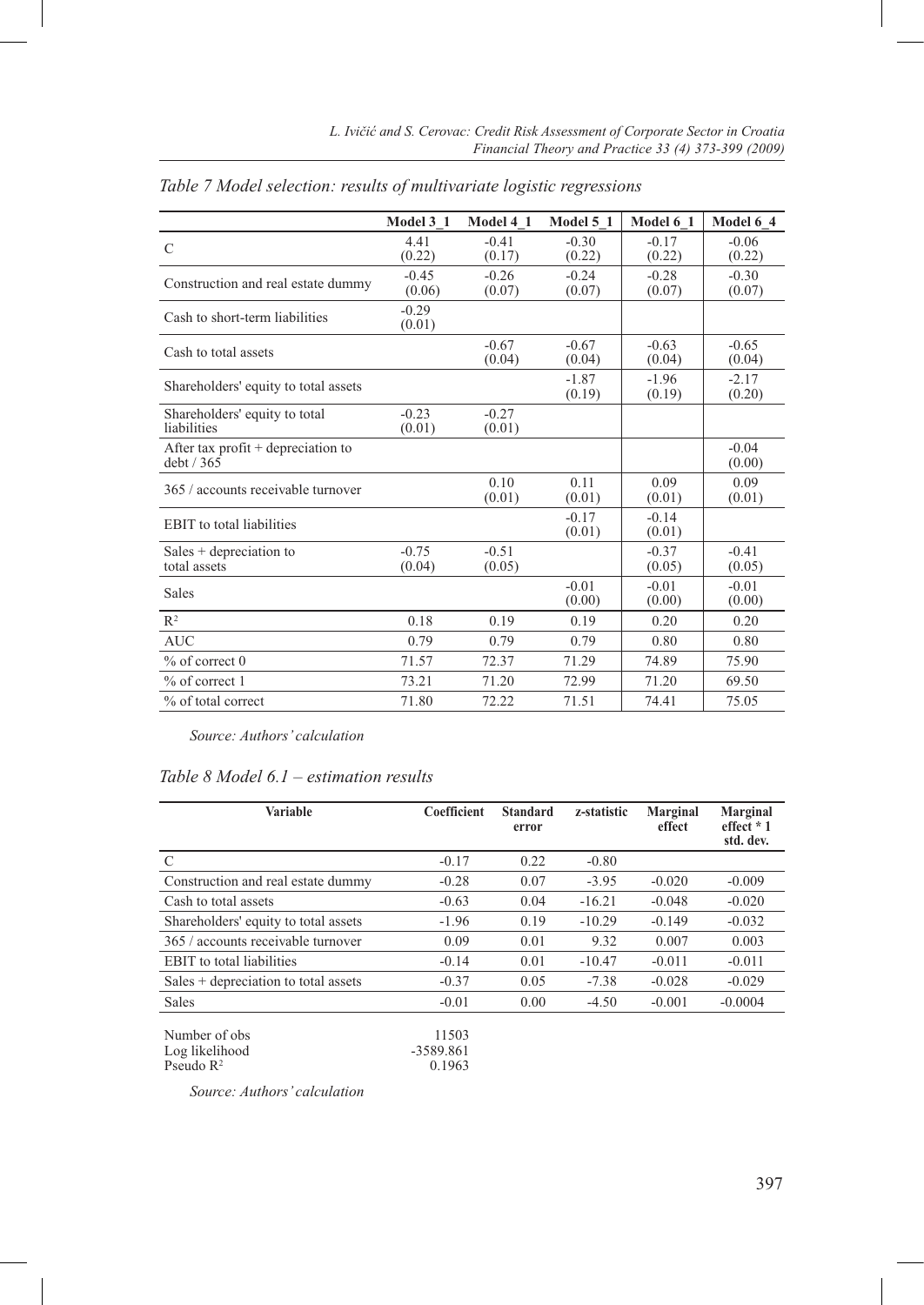

*Figure 8 Kernel density estimate of default probabilities distribution for defaulted and non-defaulted companies for Model 6.1*

*Source: Authors' calculation*

*Figure 9 Model 6.1 – ROC curve*



*Source: Authors' calculation*